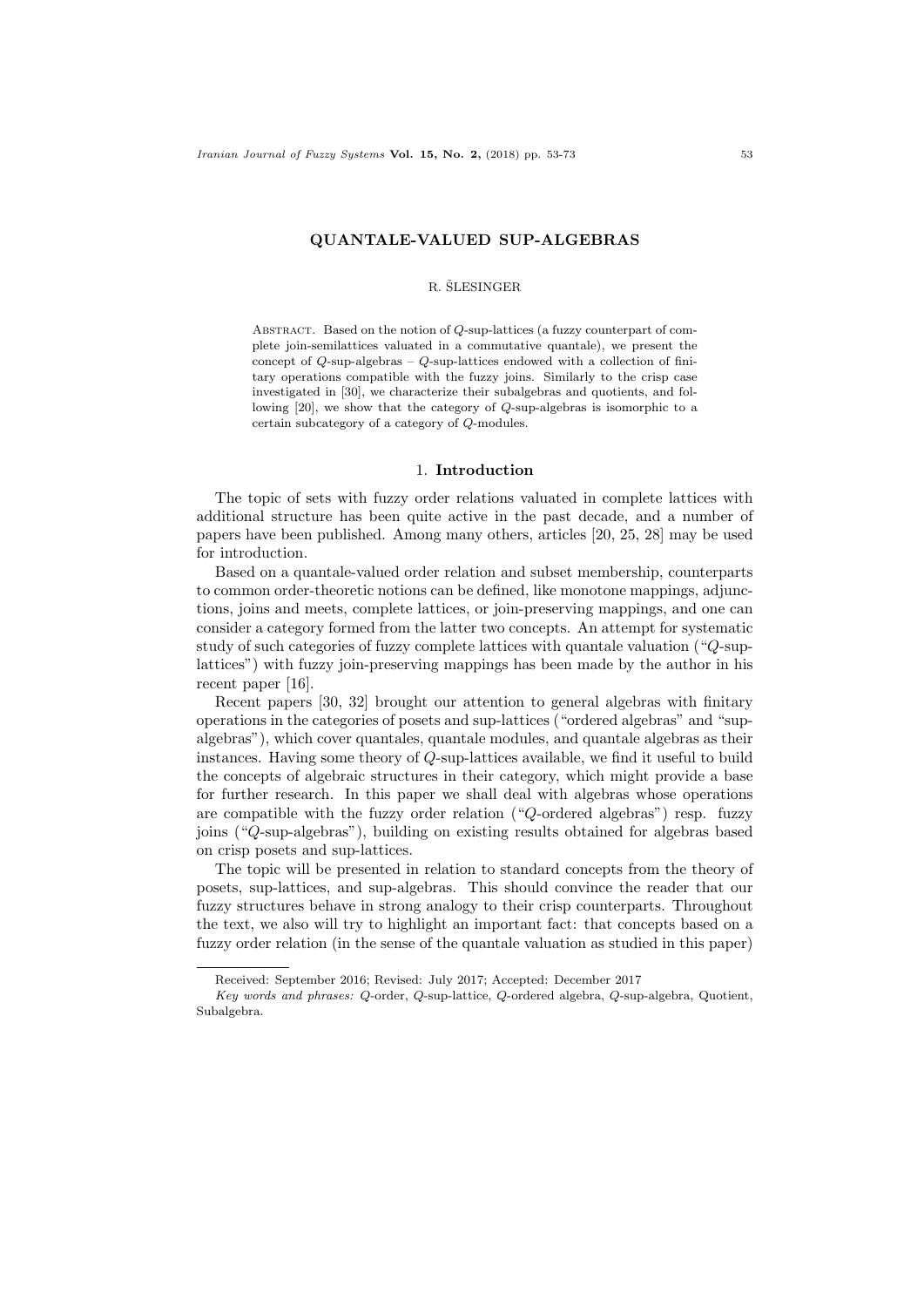should not be treated as generalizations of their crisp variants, but rather as standard crisp concepts of order theory, satisfying certain additional properties. This fact also reduces the work needed to carry out proofs. Thus, even with the additional properties imposed, we shall see that the theory of fuzzy-ordered structures develops consistently with its crisp counterpart.

## 2. Preliminaries

We just need to recall a few basic concepts related to posets, sup-lattices and quantales. The book [14] and the chapter [7] can be used as a better reference. A concise overview of constructions in the category of sup-lattices can also be found in [6]. The required elements of category theory can be provided by the book [3].

2.1. Posets and Sup-lattices. Let  $(X, \leq)$  be a poset. A mapping  $f: X \to X$  is called inflating (deflating) if  $x \leq f(x)$  ( $f(x) \leq x$ ) for all  $x \in X$ . An idempotent monotone inflating (deflating) mapping is called an *order nucleus* (*order conucleus*).

Two monotone mappings  $f: X \to Y$  and  $g: Y \to X$  are adjoint if  $f(x) \leq y \iff$  $x \leq q(y)$  for all  $x \in X$ ,  $y \in Y$  (f is a left adjoint, g is a right adjoint). A right adjoint to f, if it exists, is unique and denoted  $f^*$  (likewise, the left adjoint to g is  $g_*$ ).

By a sup-lattice we mean a complete join-semilattice (actually a complete lattice), with its least and greatest element denoted  $\perp$  and  $\top$ . Join-preserving mappings are taken for sup-lattice homomorphisms. Preservation of arbitrary joins implies that  $f(\perp) = \perp$ , the join of the empty set, for any sup-lattice homomorphism f.

For a join-preserving map  $f: X \to Y$  between two sup-lattices X and Y, there exists its right adjoint  $f_* : Y \to X$ , which preserves arbitrary meets. The mapping  $f_*$  can be defined explicitly as  $f_*(y) = \bigvee \{x \in X \mid f(x) \leq y\}.$ 

The Cartesian product  $\prod_{i\in I} X_i$  of posets  $X_i$ ,  $i \in I$ , can be equipped with standard product partial order  $(x_i)_{i\in I} \leq (y_i)_{i\in I}$  iff  $x_i \leq y_i$  for each  $i \in I$ .

2.2. **Quantales.** A *quantale* is a sup-lattice  $Q$  endowed with an associative binary operation (multiplication) · that distributes over arbitrary joins, i.e.

$$
a \cdot \bigvee B = \bigvee_{b \in B} (a \cdot b)
$$
 and  $\bigvee B \cdot a = \bigvee_{b \in B} (b \cdot a)$ 

for any  $a \in Q$ ,  $B \subseteq Q$ . A quantale is *unital* if there is a unit element for multiplication, denoted by 1. Distributivity of multiplication over arbitrary joins, including that of an empty set, implies that the least element  $\perp$  also acts as a multiplicative zero. A quantale is commutative if the binary operation is commutative. If all elements of a quantale are idempotent, satisfying  $x \cdot x = x$ , we call the quantale idempotent.

For any element a of a quantale Q, the unary operation  $a \cdot -: Q \to Q$  is joinpreserving, therefore it has a (meet-preserving) right adjoint  $a \to -: Q \to Q$ , characterized by  $a \cdot b \leq c \iff b \leq a \to c$ . Written explicitly,  $a \to c = \sqrt{b \in Q}$  $a \cdot b \leq c$ .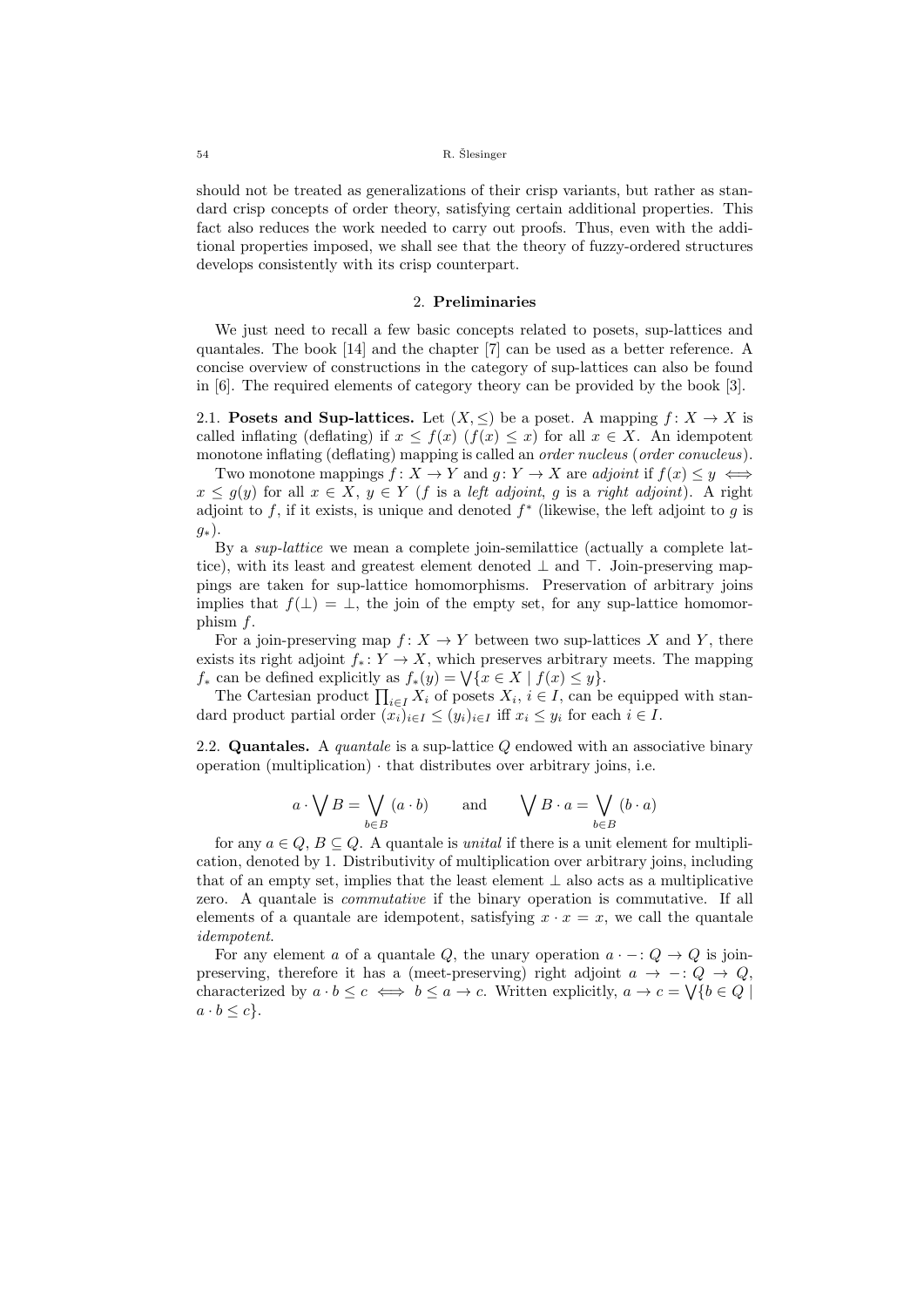Similarly, there is a right adjoint  $a \leftarrow -: Q \rightarrow Q$  for  $- \cdot a$ , characterized by  $b \cdot a \leq c \iff b \leq a \leftarrow c$ , and satisfying  $a \leftarrow c = \bigvee \{b \in Q \mid b \cdot a \leq c\}$ . If Q is commutative, the operations  $\rightarrow$  and  $\leftarrow$  clearly coincide, and we will keep denoting them  $\rightarrow$ .

**Example 2.1.** (1) The real unit interval  $[0, 1]$  with standard partial order and multiplication of reals is a commutative quantale.

- (2) The set of all open subsets of a topological space with unions as joins and binary meets as multiplication is a commutative idempotent quantale, called a frame.
- (3) For any sup-lattice  $S$ , the set of its sup-lattice endomorphisms with mapping composition as multiplication and pointwise computed joins is a (generally noncommutative) quantale.

There are a number of (commutative) quantale identities that relate joins and meets with the binary operations, from which we will employ the following:

$$
\left(\bigvee_{i\in I} a_i\right) \to b = \bigwedge_{i\in I} (a_i \to b) \quad \text{and} \quad 1 \to a = a.
$$

# 3. Q-ordered Sets and Q-sup-lattices

In the standard concept of a fuzzy set due to Zadeh  $[26]$ , the relation "x is an element of X" is *fuzzified*, that is, replaced by a mapping  $X \to [0, 1]$  assigning to each element of  $X$  its "membership degree in  $X$ ". In later generalizations of the concept, the membership degree can be valuated in more general structures than the real unit interval, removing the requirement on linear ordering, or allowing more values – not only the top element – representing 'true'.

There are actually certain requirements the structure used for valuating the fuzzy predicates (assigning truth values) should satisfy. A detailed analysis can be found in [1, Section 2.3] or [2, Section 1.2], which leads to complete residuated lattices. Looking at their internal structure, unital commutative quantales with the top element as the multiplicative unit are precisely complete residuated lattices. The requirement on the top element being the unit can be relaxed as is not applied in calculations, and unital commutative quantales thus provide a sufficiently general framework for valuating fuzzy predicates.

In our paper, the concept of a set remains unchanged, and it will be the partial order relation and the notion of a subset that will be replaced by suitable mappings to a quantale. Instead of considering on X a partial order relation  $\leq$ , we employ a unital commutative quantale Q and mappings  $M: X \to Q$  and  $e: X \times X \to Q$ , which quantify the truth degree of membership in a subset and of being less or equal. Note that fuzzifying order relations also dates back to Zadeh [27]. However, his condition of antisymmetry is somehow more strict than the one we will employ.

For the rest of this paper, let  $Q$  be an arbitrary unital commutative quantale that remains fixed from now on. This structure shall be used for valuating Q-orders and Q-subsets. Note that we do not require the multiplicative unit 1 to be its greatest element  $\top$ .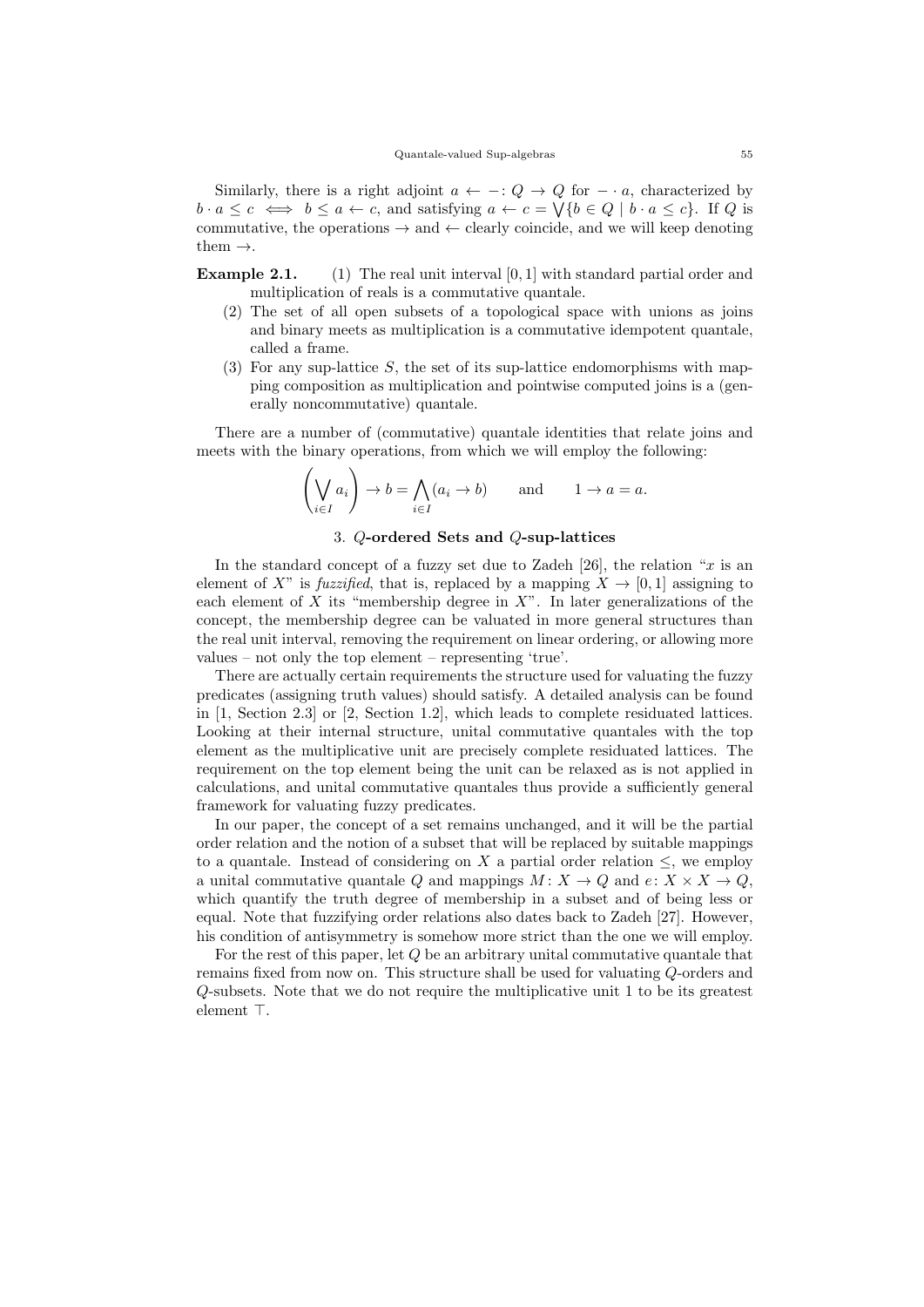**Definition 3.1.** [5, 29] Let X be a set. A mapping  $e: X \times X \rightarrow Q$  is called a Q-order if for any  $x, y, z \in X$  the following are satisfied:

- (1)  $e(x, x) \ge 1$  (reflexivity),
- (2)  $e(x, y) \cdot e(y, z) \leq e(x, z)$  (transitivity),
- (3) if  $e(x, y) \ge 1$  and  $e(y, x) \ge 1$ , then  $x = y$  (antisymmetry).

The pair  $(X, e)$  is then called a *Q*-ordered set.

It has been shown in [24] that the above definition is equivalent to the notion of fuzzy partial order introduced in [1].

For a Q-order e on X, the relation  $\leq_e$  defined as  $x \leq_e y \iff e(x, y) \geq 1$  is a partial order in the usual sense. This means that any Q-ordered set can be viewed as an ordinary poset satisfying additional properties.

Vice versa, for a partial order  $\leq$  on a set X and any quantale Q we can define a Q-order  $e<sub>0</sub>$ 

$$
e_{\leq}(x,y) = \begin{cases} 1, & \text{if } x \leq y, \\ 0, & \text{otherwise.} \end{cases}
$$

Also note that any subset Y of a Q-ordered set  $(X, e_X)$  is itself a Q-ordered set with the restricted Q-order  $e_Y = e_X|_Y$ . Given a Q-order e on a set X, the dual Q-order  $e^{\text{op}}$  can be defined by  $e^{\text{op}}(x, y) = e(y, x)$ . From the definition of Q-order the following condition can be easily derived:

(E) 
$$
e(x, z) = e(y, z)
$$
 for all  $z \in X$  iff  $x = y$ .

**Definition 3.2.** A *Q*-subset of a set X is an element of the set  $Q^X$ , i.e., a mapping from  $X$  to  $Q$ .

For  $Q$ -subsets  $M, N$  of a set  $X$ , we define the subsethood degree of  $M$  in  $N$  as

$$
sub_X(M, N) = \bigwedge_{x \in X} (M(x) \to N(x)).
$$

Then  $(Q^X, sub_X)$  forms a Q-ordered set [1, Theorem 3.12]. In particular, Q itself is a Q-ordered set with  $e(x, y) = x \rightarrow y$ . Note that  $sub_X(M, N) \ge 1$  means that  $M(x) \to N(x) > 1$  for all  $x \in X$ , which is equivalent to  $M(x) \leq N(x)$  for all  $x \in X$ . We also remark that the definition of Q-subsets corresponds to viewing 'ordinary' subsets of X as mappings from X to the quantale  $2 = \{\perp, 1 = \top\}.$ 

**Definition 3.3.** Let  $(X, e_X)$ ,  $(Y, e_Y)$  be Q-ordered sets, and  $f: (X, e_X) \rightarrow (Y, e_Y)$ and  $g: (Y, e_Y) \to (X, e_X)$  be mappings.

- The mapping f is called Q-monotone if  $e_X(x, y) \leq e_Y(f(x), f(y))$  for any  $x, y \in X$ .
- The mapping f is called Q-inflating (resp. Q-deflating) if  $e_X(x, f(x)) \geq 1$ (resp.  $e_X(f(x), x) \geq 1$ ) for any  $x \in X$ .
- A Q-monotone, Q-inflating  $(Q$ -deflating) mapping is called a  $Q$ -order prenucleus (Q-order preconucleus).
- An idempotent  $Q$ -order pre(co)nucleus is called a  $Q$ -order (co)nucleus.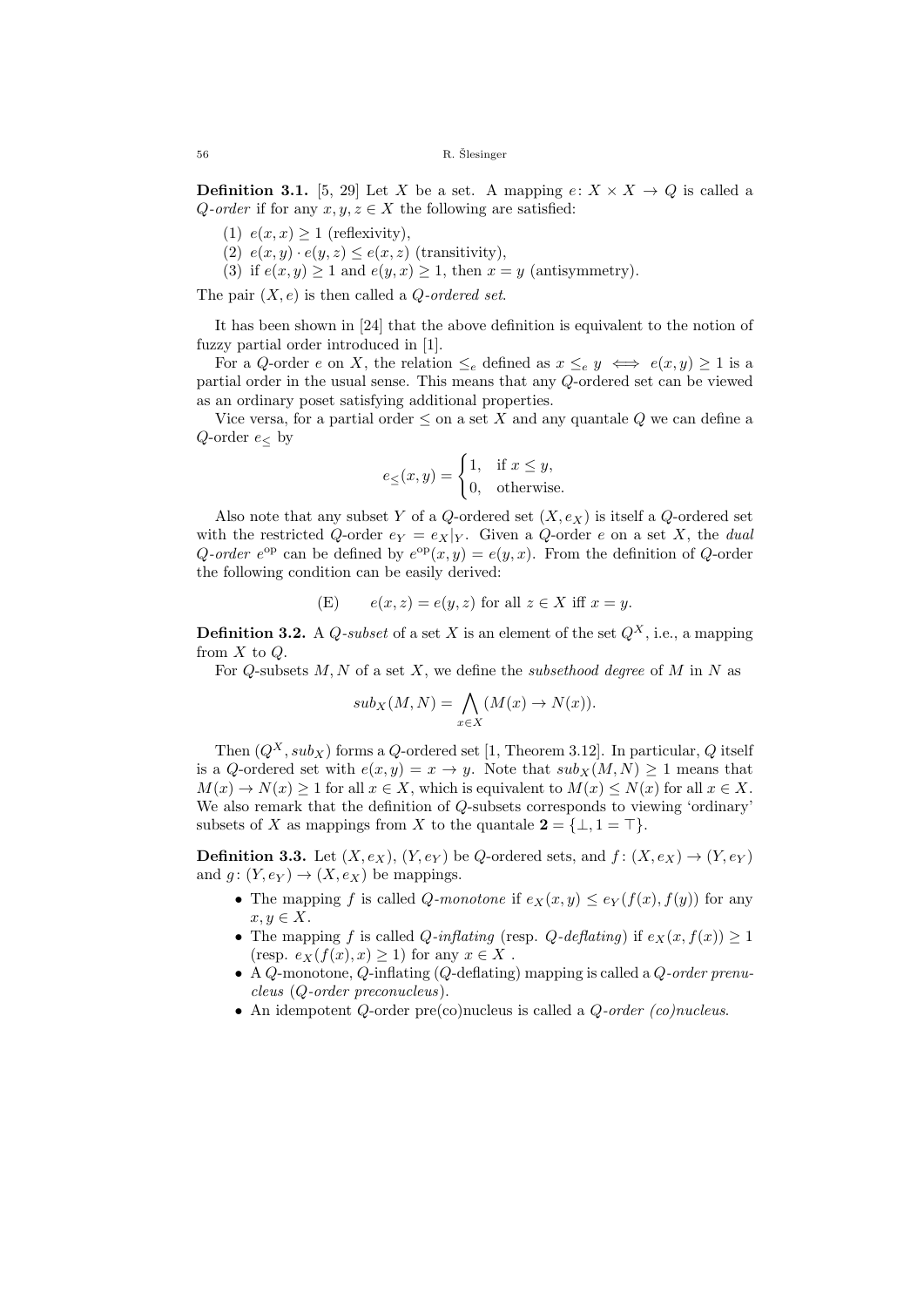• Let the mappings f and g be Q-monotone. We say that  $(f, g)$  is a  $Q$ adjunction, or a (Q-monotone) Galois connection [25], if  $e_Y(f(x), y) =$  $e_X(x, g(y))$ . Then f is called a *left* and g a right Q-adjoint.

It can be easily shown that the right and left Q-adjoint to a Q-monotone mapping f are unique if they exist. Then  $f^*$  denotes the right  $Q$ -adjoint, and  $f_*$  denotes the left Q-adjoint to f. From the definition it also easily follows that when  $f: (X, e_X) \rightarrow$  $(Y, e_Y)$  and  $g: (Y, e_Y) \to (Z, e_Z)$  are left-adjoint Q-monotone mappings, then  $(g \circ$  $f)^{*} = f^{*} \circ g^{*}.$ 

Like with the definition of Q-ordered sets, we should emphasize that:

- Any Q-monotone (Q-inflating, Q-deflating) mapping  $(X, e_X) \rightarrow (Y, e_Y)$  is an ordinary monotone (inflating, deflating) mapping  $(X, \leq_{e_X}) \to (Y, \leq_{e_Y})$ .
- Any Q-order-(pre)(co)nucleus on  $(X, e_X)$  is an order-(pre)(co)nucleus on  $(X, \leq_{e_X}).$
- Any Q-adjunction  $(f, g)$  between  $(X, e_X)$  and  $(Y, e_Y)$  is a poset adjunction between  $(X, \leq_{e_X})$  and  $(Y, \leq_{e_Y})$ .

Let  $(X_i, e_{X_i})$  for  $i \in I$  be Q-ordered sets. On the set direct product  $\prod_{i \in I} X_i$  we define a valuation

$$
e_{\underline{X}}((x_i)_{i\in I}, (y_i)_{i\in I}) = \bigwedge_{i\in I} e_{X_i}(x_i, y_i),
$$

which can be verified that it is a Q-order [25, 16].

3.1. Q-sup-lattices. Based on the concepts of Q-orders and Q-subsets, notions which are analogous to ordinary joins and meets can be defined, and behave very much like their crisp counterparts. One can even talk about mappings that 'preserve joins', so a category of fuzzy sup-lattices can be introduced and investigated.

**Definition 3.4.** Let M be a Q-subset of a Q-ordered set  $(X, e)$ . An element s of X is called a *Q-join* of M, denoted  $\Box M$  if:

(1)  $M(x) \leq e(x, s)$  for all  $x \in X$ , and

(2) for all  $y \in X$ ,  $\bigwedge_{x \in X} (M(x) \to e(x, y)) \le e(s, y)$ .

By analogy, an element m of X is called a  $Q$ -meet of M, denoted  $\Box M$ , if  $M(x) \le e(m, x)$  for all  $x \in X$ , and for all  $y \in X$ ,  $\bigwedge_{x \in X} (M(x) \to e(y, x)) \le e(y, m)$ .

Note that also in the Q-fuzzy setting, the concepts of joins and meets are dual – a  $Q$ -join of  $M$  with respect to the  $Q$ -order  $e$  is a  $Q$ -meet of  $M$  with respect to the dual ordering  $e^{op}$ . A useful characterization of  $Q$ -joins (similarly for  $Q$ -meets) is available:

**Proposition 3.5.** [1, 28] Let  $(X, e)$  be a Q-ordered set,  $s, m \in X$  and  $M \in Q^X$ . Then  $s = \bigsqcup M$  iff for all  $y \in X$ ,  $e(s, y) = \bigwedge_{x \in X} (M(x) \to e(x, y)).$ 

The antisymmetry property of  $Q$ -orders implies that if a  $Q$ -join  $(Q$ -meet) of a Q-subset exists, it is unique. Indeed, Q-ordered sets in which Q-joins and Q-meets of all Q-subsets exist strongly resemble complete lattices:

**Proposition 3.6.** [25] For a Q-ordered set  $(X, e)$ , the following are equivalent: (1)  $(X, e)$  is Q-join-complete  $(\Box M \text{ exists for any } Q\text{-subset } M \text{ of } X)$ .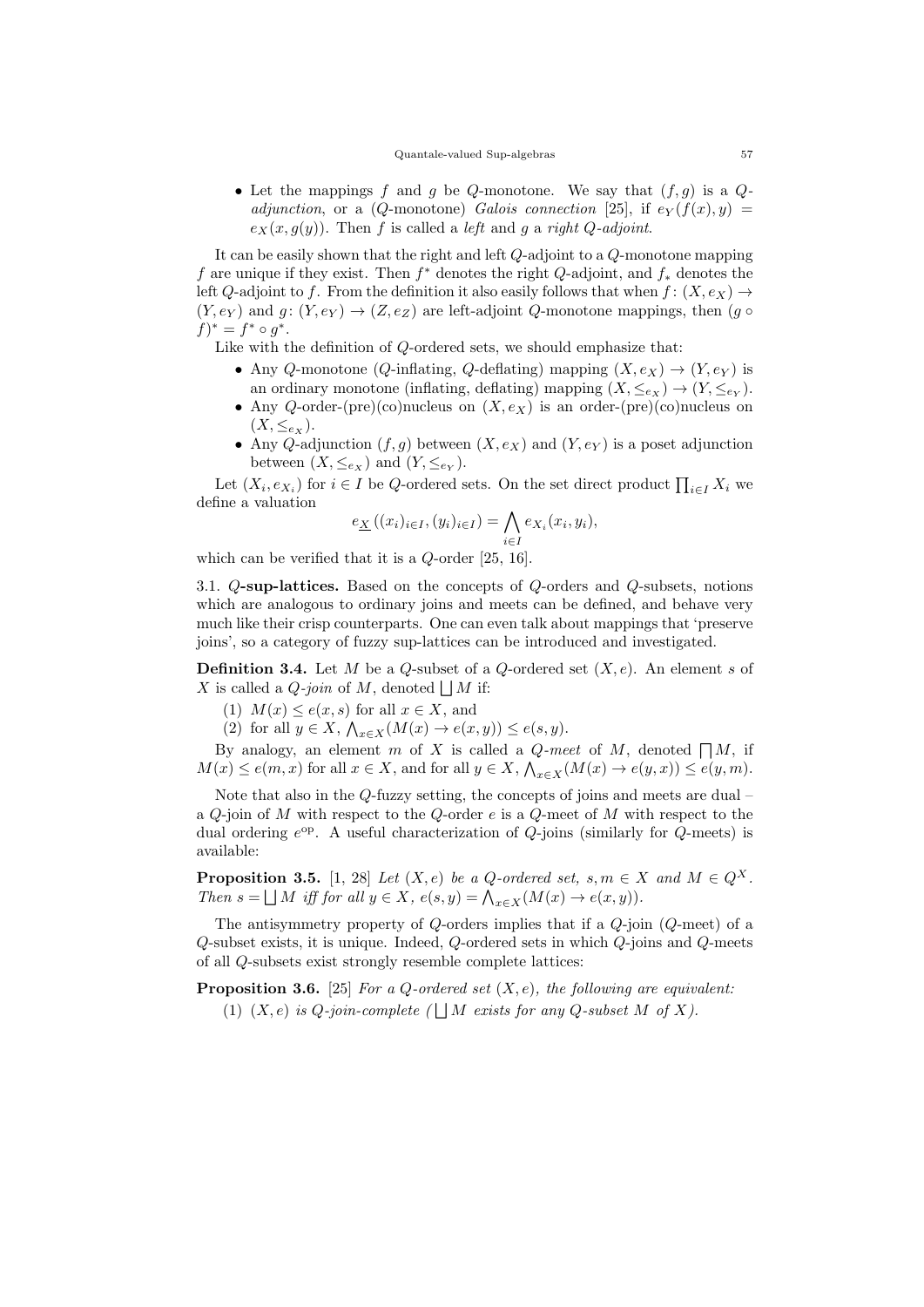- (2)  $(X, e)$  is Q-meet-complete ( $\bigcap M$  exists for any Q-subset M of X).
- (3)  $(X, e)$  is Q-complete (both Q-join-complete and Q-meet-complete).

Since Q-joins and mappings that preserve them will be of our primary interest, we will denote such Q-complete set  $(X, e_X)$  by  $(X, \bigsqcup_X)$ .

Let X and Y be sets, and  $f: X \to Y$  be a mapping. We define Zadeh's forward power set operator [13] that maps  $Q$ -subsets of  $X$  to  $Q$ -subsets of  $Y$  as:

$$
f_Q^{\to}(M)(y) = \bigvee_{x \in f^{-1}(y)} M(x).
$$

There is also *Zadeh's backward power set operator*  $f_Q^{\leftarrow} : Q^Y \to Q^X$  defined for f as  $f_Q^{\leftarrow}(Y) = Y \circ f$ .

Let  $(X, e_X)$  and  $(Y, e_Y)$  be Q-ordered sets. We say that a mapping  $f: X \to Y$ is  $Q$ -join-preserving if for any  $Q$ -subset M of X such that  $\bigsqcup M$  exists,  $\bigsqcup_Y f_Q^{\rightarrow}(M)$ exists and

$$
f\left(\bigsqcup_X M\right) = \bigsqcup_Y f_Q^{\rightarrow}(M).
$$

By analogy, Q-meet-preserving mappings can be defined.

The following proposition provides a useful tool to verify that a mapping f between Q-complete sets is Q-join-preserving. Instead of calculating with joins, one can check that  $f$  is  $Q$ -monotone and find its right adjoint.

**Proposition 3.7.** [25] Let  $(X, e_X)$ ,  $(Y, e_Y)$  be Q-ordered sets, and  $f: X \rightarrow Y$ ,  $g: Y \to X$  be two mappings. Then the following holds: If  $(X, e_X)$  is Q-complete, then f is Q-monotone and has a right adjoint iff  $f(\bigsqcup M) = \bigsqcup f_Q^{\rightarrow}(M)$  for all  $M \in Q^X$ .

Any Q-join-preserving mapping  $f: X \to Y$  between Q-complete sets  $(X, e_X)$ and  $(Y, e_Y)$  thus has a Q-meet-preserving right adjoint  $f^* \colon Y \to X$ .

**Proposition 3.8.** [16] Let  $(X, e)$  be a Q-complete Q-ordered set. Then  $(X, \leq_e)$  is a complete poset, and for any  $S \subseteq X$  we have  $\bigvee S = \bigsqcup \varphi_S$  where

$$
\varphi_S(x) = \begin{cases} 1 & \text{if } x \in S, \\ \perp & \text{otherwise.} \end{cases}
$$

In what follows, only the Q-joins will be discussed, and we therefore switch to new terms:

**Definition 3.9.** A  $Q$ -sup-lattice is a  $Q$ -join-complete set. Homomorphisms of  $Q$ sup-lattices are  $Q$ -join-preserving mappings. By  $Q$ -Sup we will denote the category whose objects are Q-sup-lattices, and morphisms are Q-sup-lattice homomorphisms.

3.2. Category Isomorphism to Quantale Modules. It was already proved by I. Stubbe in [21] on a general level that the category Q-Sup is isomorphic to Q-Mod (the category of left Q-modules) for a unital quantale Q. This isomorphism was investigated by S. A. Solovyov in [20] with an explicit description of the isomorphism functors: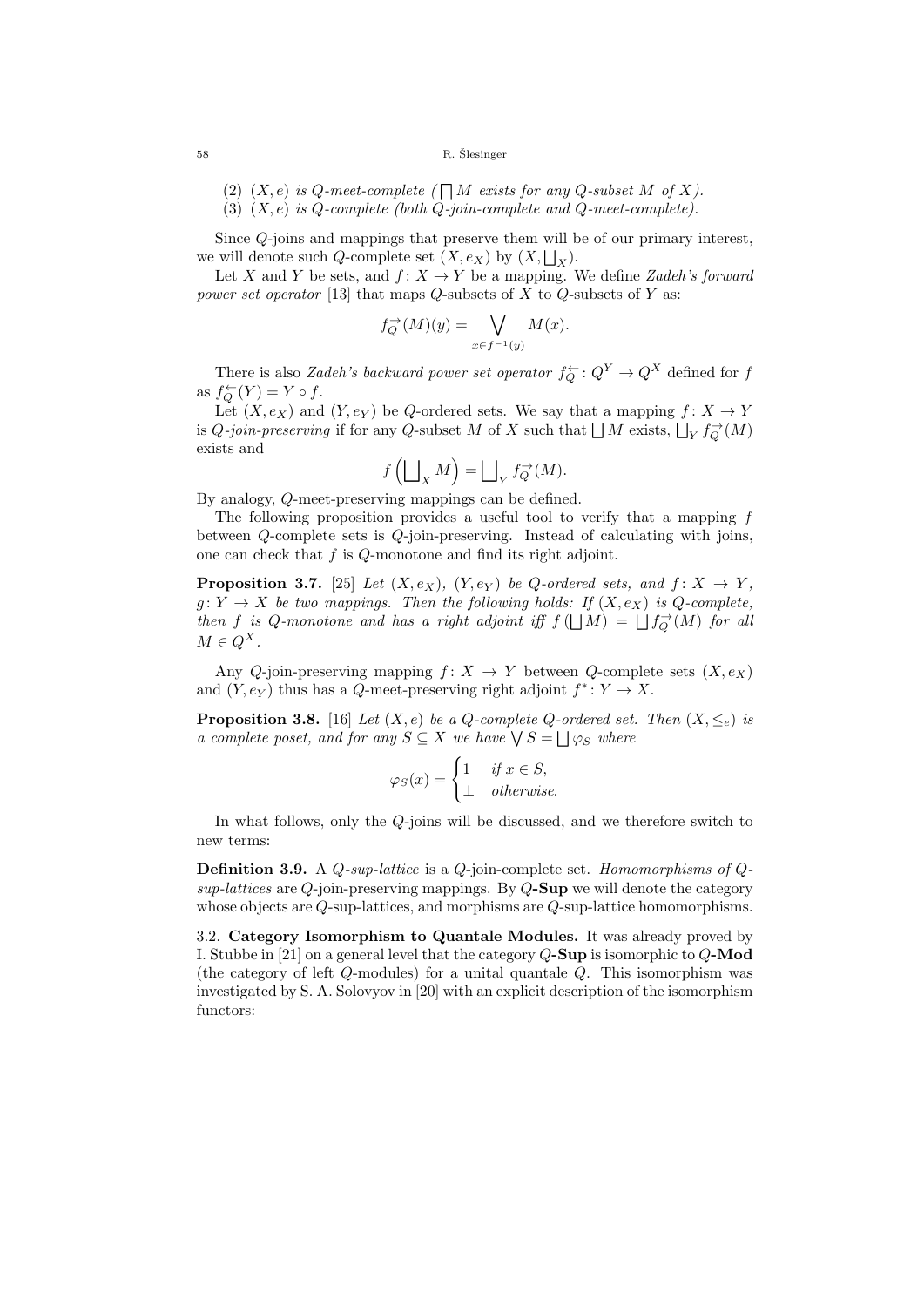For every  $q \in Q$  and  $S \subseteq X$  define a Q-subset of X by

$$
M_S^q(x) = \begin{cases} q, & x \in S, \\ \perp & \text{otherwise.} \end{cases}
$$

Specifically for  $S = \{s\}$  we shall write  $M_s^q$  instead.

**Proposition 3.10.** [20] There exists a functor  $F: Q$ -Mod  $\rightarrow Q$ -Sup defined by

$$
F\left(\left(A,\bigvee,*\right) \xrightarrow{\varphi} \left(B,\bigvee,*\right)\right) = \left(A,\bigsqcup_A\right) \xrightarrow{\varphi} \left(B,\bigsqcup_B\right)
$$

where  $e_A(a_1, a_2) = a_1 \rightarrow_Q a_2$  and  $\bigsqcup M = \bigvee_{a \in A} (M(a) * a)$ .

**Proposition 3.11.** [20] There exists a functor  $G: Q$ -Sup  $\rightarrow Q$ -Mod defined by

$$
G\left(\left(A, \bigsqcup_{A}\right) \xrightarrow{\varphi} \left(B, \bigsqcup_{B}\right)\right) = \left(A, \bigvee, *\right) \xrightarrow{\varphi} \left(B, \bigvee, *\right)
$$

where

- (1)  $a_1 \le a_2$  iff  $1 \le e_A(a_1, a_2)$  for every  $a_1, a_2 \in A$ ,
- (2)  $\bigvee S = \bigsqcup M_S^1$  for every  $S \subseteq A$ ,
- (3)  $q * a = \bigsqcup M_a^q$  for every  $q \in Q$  and every  $a \in A$ .

**Theorem 3.12.** [20]  $G \circ F = \text{Id}_{Q\text{-}Mod}$  and  $F \circ G = \text{Id}_{Q\text{-}Sup}, i.e.,$  the two categories Q-Mod and Q-Sup are isomorphic.

This category isomorphism might provide a better intuition of Q-joins and Qmeets – they can be viewed as a sort of 'weighted' joins and meets.

3.3. Quotients and sub-Q-sup-lattices. Many statements concerning Q-suplattices follow directly from the theory of quantale modules [9, 10] (but they can also be proved using the machinery of Q-orders and Q-subsets as in [16, 17]).

As any Q-sup-lattice homomorphism is a left Q-adjoint, we instantly get the following:

**Proposition 3.13.** Let  $(X, \bigsqcup_X)$  and  $(Y, \bigsqcup_Y)$  be Q-sup-lattices, and let  $f: X \to Y$ be a homomorphism. Then  $f^* \circ f$  is a Q-order nucleus on X, and  $f \circ f^*$  is a Q-order conucleus on Y .

**Proposition 3.14.** Let  $(X, \bigsqcup)$  be a Q-sup-lattice, and j be a Q-order-prenucleus on X. Then the subset of fixed points of j,  $X_j = \{x \in X \mid j(x) = x\}$  is a Q-sup-lattice.

**Theorem 3.15.** Let  $(X, \bigsqcup_X)$  and  $(Y, \bigsqcup_Y)$  be Q-sup-lattices, and  $f: X \to Y$  be a surjective homomorphism. Then there exists a Q-order nucleus  $j: X \rightarrow X$  such that  $Y \cong X_i$ .

**Definition 3.16.** Let  $(X, \Box)$  be a Q-sup-lattice,  $Y \subseteq X$ , and  $M \in Q^Y$ . We define an extension  $M' \in Q^X$  of  $\overline{M}$  as

$$
M'(x) = \begin{cases} M(x) & \text{if } x \in Y, \\ \perp & \text{if } x \notin Y. \end{cases}
$$

We say that Y is a sub-Q-sup-lattice of X if it is closed under Q-joins in the following sense: for any  $M \in Q^Y$ , the element  $\bigsqcup M' \in X$  also belongs to Y.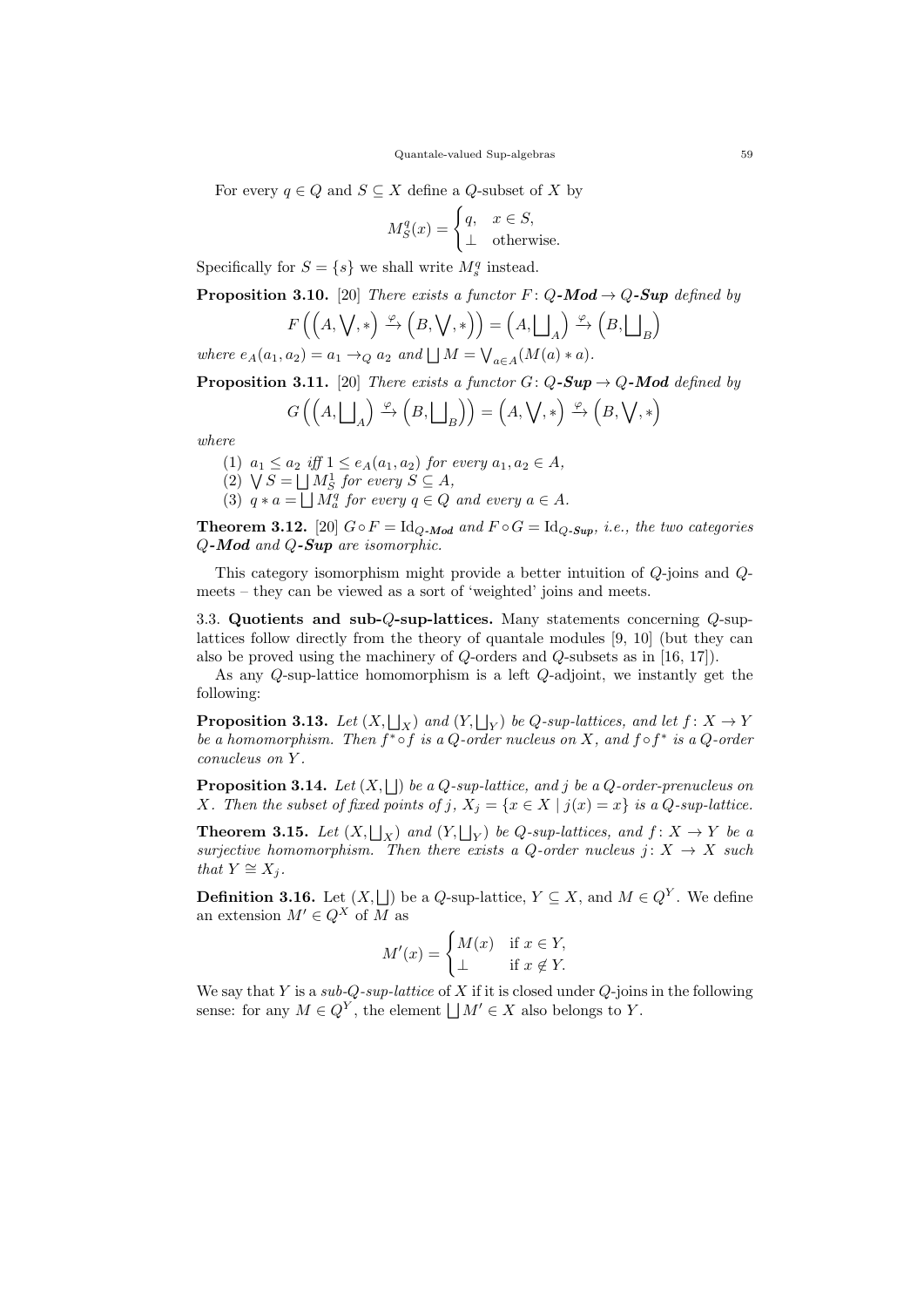The definition above has an equivalent statement: A set  $Y \subseteq X$  is a sub-Qsup-lattice of X if for any  $M \in Q^X$  such that  $M(x) = \bot$  for all  $x \in X \setminus Y$ , also  $\Box M \in Y$ . Since the sub-Q-sup-lattice Y can itself be regarded as a Q-sup-lattice, the inclusion mapping  $Y \hookrightarrow X$  is clearly a homomorphism.

**Proposition 3.17.** Let  $(X, \Box)$  be a Q-sup-lattice, and  $g: X \rightarrow X$  be a Q-order preconucleus on X. Then  $X_q = \{x \in X \mid g(x) = x\}$  is a sub-Q-sup-lattice of X.

**Theorem 3.18.** Let  $(X, \bigsqcup_X)$  and  $(Y, \bigsqcup_Y)$  be Q-sup-lattices, and  $f: X \to Y$  be an injective homomorphism. Then there exists a Q-order conucleus  $g: Y \to Y$  such that  $X \cong Y_g$ .

## 4. Q-sup-algebras

This section deals with Q-sup-lattices endowed with a (possibly infinite) collection of finitary operations. It is based on classical results for quantales, as presented e.g. in [14]. Like with sup-lattices, quantale quotients and subquantales can be characterized by order nuclei and conuclei, which only have to satisfy an additional compatibility condition with respect to multiplication (so-called closed mappings). These results were later extended to sup-lattices with a general algebraic structure in [12] where so-called sup-algebras (actually their many-sorted variant) were introduced and studied. Similar results were also presented for quantale modules in [9, 15] and quantale algebras [19, 18], and have recently been complemented with further results concerning sup-algebras in [30].

A similar path was set out in the fuzzy-order setting for so-called Q-quantales [22, 33, 8], i.e, Q-sup-lattices A endowed with an associative binary operation that preserves Q-joins in both arguments:

$$
a \cdot \Box M = \Box (a \cdot -) \overrightarrow{Q}(M)
$$
 and  $\Box M \cdot a = \Box (- \cdot a) \overrightarrow{Q}(M)$ 

for any  $a \in A$  and  $M \in Q^A$ .

Now we join these directions together as we will discuss Q-ordered structures with arbitrary operations. We shall build on the results presented in the previous section, and combine the concepts of Q-order nuclei and conuclei with so-called subhomomorphisms, which capture the desired property of these mappings concerning the algebraic operations. Since some of the fuzzy concepts will, similarly to what we have seen before, be just special variants of their crisp counterparts, existing results for sup-algebras can be employed. As a general reference on universal algebra, the book [4] can be recommended.

A type is a set  $\Omega$  of function symbols. To each  $\omega \in \Omega$ , a number  $n \in \mathbb{N}_0$  is assigned, which is called the *arity* of  $\omega$  (and  $\omega$  is called an *n*-ary function symbol). Then for each  $n \in \mathbb{N}_0$ ,  $\Omega_n \subseteq \Omega$  will denote the subset of all *n*-ary function symbols from Ω.

**Definition 4.1.** Given a set  $\Omega$ , an algebra of type  $\Omega$  (shortly, an  $\Omega$ -algebra) is a pair  $\mathcal{A} = (A, \Omega)$  where for each  $\omega \in \Omega$  with arity n, there is an n-ary operation  $f_{\omega}: A^{n} \to A.$ 

For better legibility, instead of  $f_{\omega}$  we shall denote the respective operation on A simply by  $\omega_A$ , or just  $\omega$  when no confusion is imminent.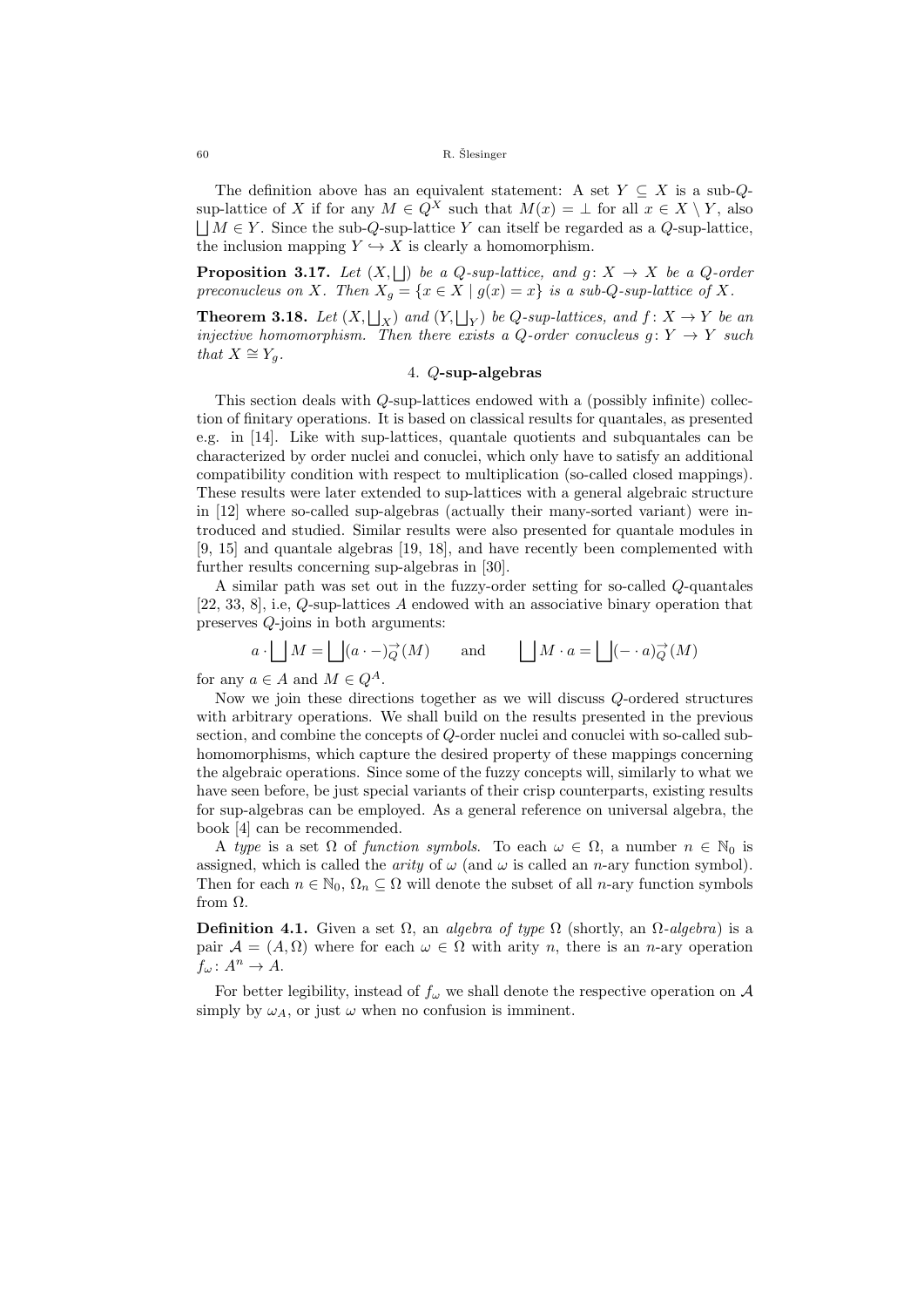In this section we shall follow a similar convention as we have done for using a quantale Q before: let  $\Omega$  be an arbitrary type, which shall remain fixed from now on.

We are aware that terminology used in this paper might cause some confusion, as different concepts of an algebra (a monoid object in a category of modules) and an  $\Omega$ -algebra (an object endowed with a collection of well-behaving finitary operations) appear close to each other. However, no collision of them should happen as they are used in different contexts.

4.1. Po-algebras and Sup-algebras. We begin with recapitulating the basic concepts and results presented in [12] and [30]. First, to illustrate, possibly with better clarity, what will be investigated in the Q-sup-lattice setting in the next section. And second, as the Q-valued concepts will show to be just special instances of crisp ones, to provide base for our proofs in the next part.

**Definition 4.2.** (1) A partially ordered algebra of type  $\Omega$  (shortly, a po-algebra) is a triple  $\mathcal{A} = (A, \leq, \Omega)$  where  $(A, \leq)$  is a poset,  $(A, \Omega)$  is an  $\Omega$ -algebra, and each operation  $\omega$  is monotone in any component, that is,  $b \leq c$  implies

$$
\omega(a_1, ..., a_{j-1}, b, a_{j+1}, ..., a_n) \leq \omega(a_1, ..., a_{j-1}, c, a_{j+1}, ..., a_n)
$$

for any  $n \in \mathbb{N}$ ,  $\omega \in \Omega_n$ ,  $j \in \{1, \ldots, n\}$ , and  $a_1, \ldots, a_n, b, c \in A$ .

- (2) A monotone mapping  $\varphi: A \to B$  from a po-algebra  $(A, \leq_A, \Omega)$  to a poalgebra  $(B, \leq_B, \Omega)$  is called a
	- (a) po-algebra subhomomorphism if
		- (i)  $\omega_B(\varphi(a_1), \ldots, \varphi(a_n)) \leq_B \varphi(\omega_A(a_1, \ldots, a_n))$  for any  $n \in \mathbb{N}, \omega \in$  $\Omega_n$ , and  $a_1, \ldots, a_n \in A$ , and
		- (ii)  $\omega_B \leq_B \varphi(\omega_A)$  for any  $\omega \in \Omega_0$ .
	- (b) po-algebra homomorphism if
		- (i)  $\omega_B(\varphi(a_1), \ldots, \varphi(a_n)) = \varphi(\omega_A(a_1, \ldots, a_n))$  for any  $n \in \mathbb{N}, \omega \in$  $\Omega_n$ , and  $a_1, \ldots, a_n \in A$ , and
		- (ii)  $\omega_B = \varphi(\omega_A)$  for any  $\omega \in \Omega_0$ .
- (3) A po-algebra  $(B, \leq_B, \Omega)$  is called a *sub-po-algebra* of a po-algebra  $(A, \leq_A)$ ,  $\Omega$ ) if  $B \subseteq A$ , and the inclusion mapping is a homomorphism.

Posets and poset-based structures, such as partially ordered semigroups and monoids, modules over them (S-posets), or partially ordered groups, provide wellknown instances of po-algebras.

**Definition 4.3.** A subhomomorphism  $j: A \rightarrow A$  on a po-algebra  $(A, \leq_A, \Omega)$  is called a po-algebra (co)nucleus if it is also an order (co)nucleus on  $(A, \leq_A)$ .

**Definition 4.4.** (1) A sup-algebra of type  $\Omega$  (shortly, a sup-algebra) is a triple  $\mathcal{A} = (A, \vee, \Omega)$  where  $(A, \vee)$  is a sup-lattice,  $(A, \Omega)$  is an  $\Omega$ -algebra, and each operation  $\omega$  is join-preserving in any component, that is,

$$
\omega\left(a_1,\ldots,a_{j-1},\bigvee B,a_{j+1},\ldots,a_n\right)
$$
  
=  $\bigvee \{\omega(a_1,\ldots,a_{j-1},b,a_{j+1},\ldots,a_n) \mid b \in B\}$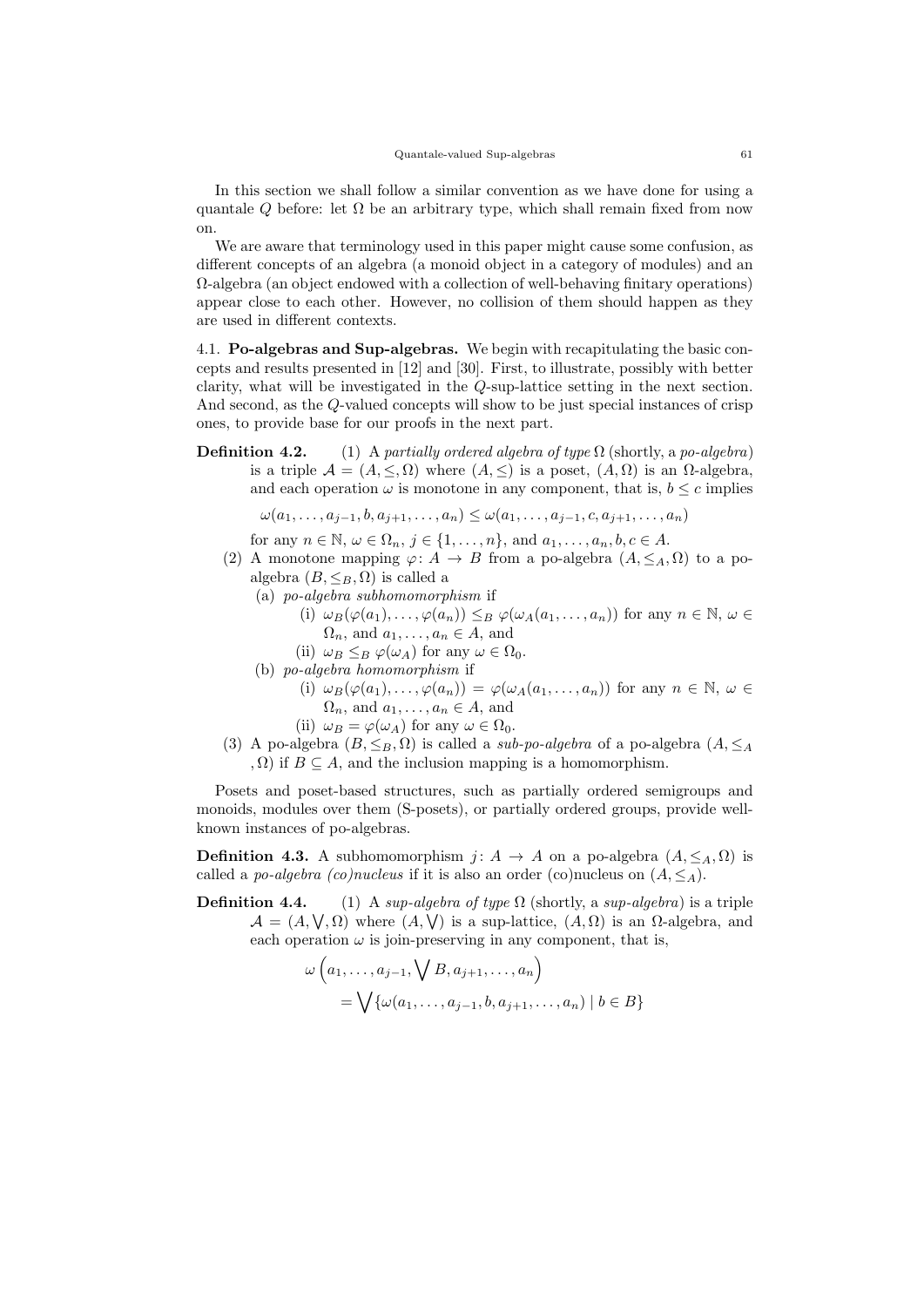for any  $n \in \mathbb{N}$ ,  $\omega \in \Omega_n$ ,  $j \in \{1, \ldots, n\}$ ,  $a_1, \ldots, a_n \in A$ , and  $B \subseteq A$ .

(2) A join-preserving mapping  $\varphi: A \to B$  from a sup-algebra  $(A, \vee, \Omega)$  to a sup-algebra  $(B, \vee, \Omega)$  is called a *sup-algebra homomorphism* if

$$
\omega_B(\varphi(a_1),\ldots,\varphi(a_n))=\varphi(\omega_A(a_1,\ldots,a_n))
$$

for any  $n \in \mathbb{N}$ ,  $\omega \in \Omega_n$ , and  $a_1, \ldots, a_n \in A$ , and

 $\omega_B = \varphi(\omega_A)$ 

for any  $\omega \in \Omega_0$ .

(3) A sup-algebra  $(B, \vee, \Omega)$  is said to be a *sub-sup-algebra* of a sup-algebra  $(A, \vee, \Omega)$  if  $B \subseteq A$ , and the inclusion mapping is a homomorphism.

Since any sup-algebra can also be regarded as a po-algebra, the concept of subhomomorphism naturally applies to sup-algebras, too.

Instances of sup-algebras one can commonly encounter include (with operation arities evident from context) sup-lattices  $(\Omega = \emptyset)$ , quantales  $(\Omega = {\cdot})$ , unital quantales  $(\Omega = \{\cdot, 1\})$ , frames  $(\Omega = \{\wedge, 1\})$ , quantale modules  $(\Omega = \{q * | q \in Q\})$ , or quantale algebras  $(\Omega = \{q \mid q \in Q\} \cup \{\cdot\}).$ 

- **Theorem 4.5.** (1) A sup-algebra  $\mathcal{B} = (B, \bigvee_B, \Omega)$  is a quotient of a sup-algebra  $\mathcal{A} = (A, \bigvee_A, \Omega)$  iff there exists a nucleus j on  $\tilde{A}$  such that  $\mathcal{B} \cong \mathcal{A}_j =$  $(A_j, \mathcal{V}_{A_j}, \Omega)$  where  $A_j = \{a \in A \mid j(a) = a\}, \mathcal{V}_{A_j} S = j(\mathcal{V}_{A} S)$  for any  $S \subseteq A$ , and  $\omega_{A_i} = j \circ \omega_A$  for any  $\omega \in \Omega$ .
	- (2) A sup-algebra  $\mathcal{B} = (B, \bigvee_B, \Omega)$  is a sub-sup-algebra of  $\mathcal{A} = (A, \bigvee_A, \Omega)$  if there exists a conucleus g on A such that  $\mathcal{B} = \mathcal{A}_g = (A_g, \mathcal{V}_{A_g}, \Omega)$  where  $A_g = \{a \in A \mid g(a) = a\}, \ \bigvee_{A_g} S = \bigvee_A S$  for any  $S \subseteq A$ , and  $\omega_{A_g} = \omega_A|_{A_g}$ for any  $\omega \in \Omega$ .

Proof. Follows from [30, Theorem 24 and Theorem 31].

$$
\Box
$$

# 4.2. Q-ordered Algebras.

**Definition 4.6.** A Q-ordered algebra of type  $\Omega$  (shortly, a Q-ordered algebra) is a triple  $\mathcal{A} = (A, e, \Omega)$  where  $(A, e)$  is a Q-ordered set,  $(A, \Omega)$  is an  $\Omega$ -algebra, and each operation  $\omega$  of non-zero arity is Q-monotone in any component, that is,

$$
e(b, c) \le e(\omega(a_1, ..., a_{j-1}, b, a_{j+1}, ..., a_n), \omega(a_1, ..., a_{j-1}, c, a_{j+1}, ..., a_n))
$$
  
for any  $n \in \mathbb{N}$ ,  $\omega \in \Omega_n$ ,  $j \in \{1, ..., n\}$ , and  $a_1, ..., a_n, b, c \in A$ .

**Example 4.7** (See also [18, Theorem 3.1].). Let  $(S, \circ)$  be a groupoid, and define multiplication on  $Q^S$  by  $(A \circ B)(s) = \bigvee_{a \circ b = s} (A(a) \cdot B(b))$ . Let  $A, B, C \in Q^S$  be arbitrary. Then for any  $A, B, C \in Q^S$  and  $q \in Q$  we have

$$
q \leq sub_S(B, C)
$$
  
\n
$$
\iff q \leq \bigwedge_{s \in S} (B(s) \to C(s))
$$
  
\n
$$
\iff \forall s \in S \colon q \leq B(s) \to C(s)
$$
  
\n
$$
\iff \forall s \in S \colon q \cdot B(s) \leq C(s)
$$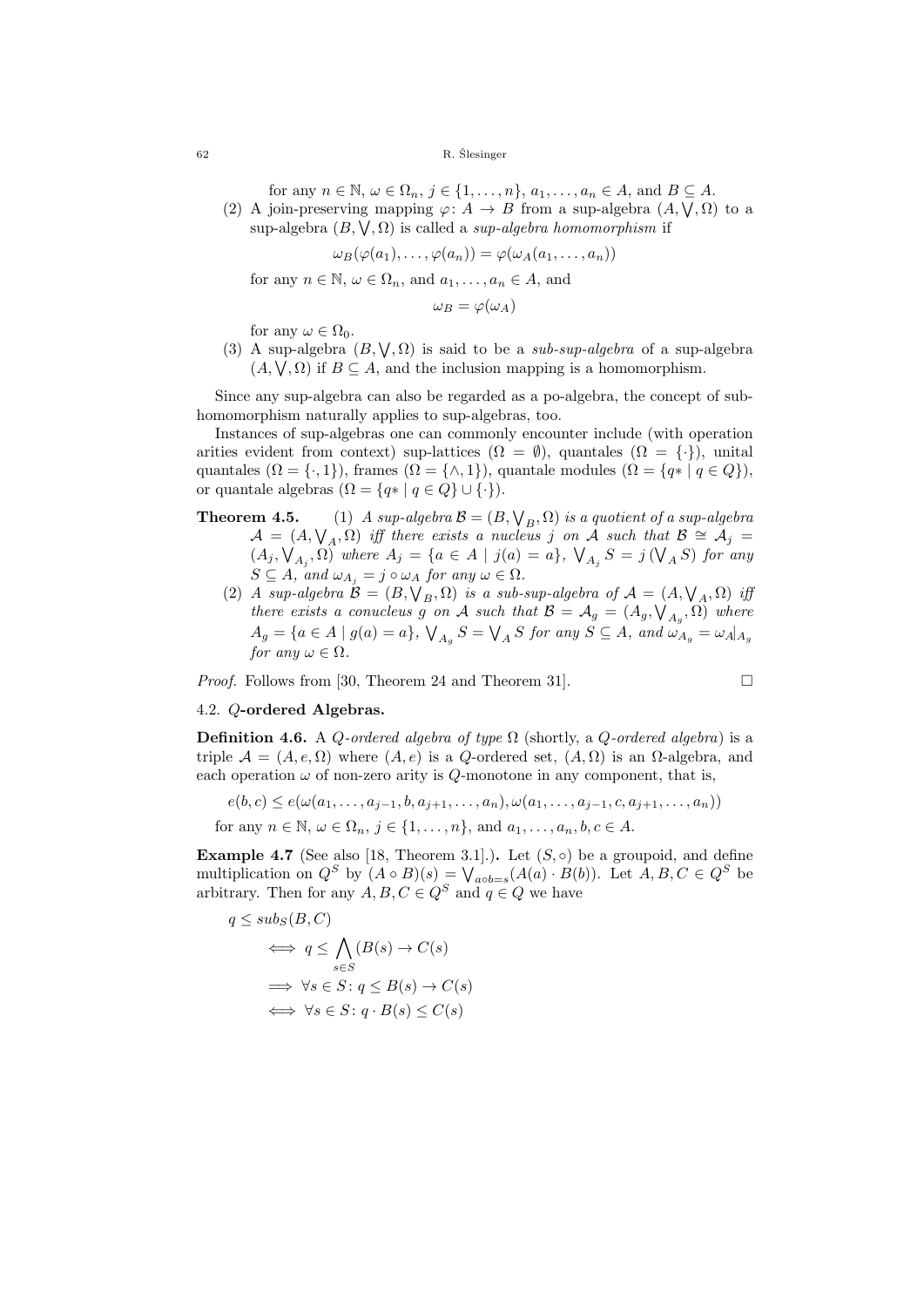Quantale-valued Sup-algebras 63

$$
\Rightarrow \forall s, c, d \in S \text{ s.t. } c \circ d = s : q \cdot A(c) \cdot B(d) \leq A(c) \cdot C(d)
$$
  

$$
\Rightarrow \forall s, c, d \in S \text{ s.t. } c \circ d = s : q \cdot (A(c) \cdot B(d)) \leq \bigvee_{a \circ b = s} (A(a) \cdot C(b))
$$
  

$$
\Rightarrow \forall s \in S : q \cdot \bigvee_{a \circ b = s} (A(a) \cdot B(b)) \leq \bigvee_{a \circ b = s} (A(a) \cdot C(b))
$$
  

$$
\Leftrightarrow \forall s \in S : q \leq \bigvee_{a \circ b = s} (A(a) \cdot B(b)) \rightarrow \bigvee_{a \circ b = s} (A(a) \cdot C(b))
$$
  

$$
\Rightarrow q \leq \bigwedge_{s \in S} \left( \bigvee_{a \circ b = s} (A(a) \cdot B(b)) \rightarrow \bigvee_{a \circ b = s} (A(a) \cdot C(b)) \right)
$$
  

$$
= \bigwedge_{s \in S} ((A \circ B)(s) \rightarrow (A \circ C)(s))
$$
  

$$
= sub_S(A \circ B, A \circ C),
$$

and the operation  $\circ$  is thus Q-monotone on the right-hand side. Verifying Qmonotonicity on the left-hand side of ◦ is completely analogous, and  $(Q^S, sub_S, \cdot)$ is then a Q-ordered groupoid.

**Definition 4.8.** Let  $(A, e_A, \Omega)$  and  $(B, e_B, \Omega)$  be Q-ordered algebras, and  $\varphi: A \to$ B be a Q-monotone mapping. Then  $\varphi$  is called:

(1) a Q-ordered algebra subhomomorphism if

 $1 \leq e_B(\omega_B(\varphi(a_1), \ldots, \varphi(a_n)), \varphi(\omega_A(a_1, \ldots, a_n)))$ for any  $n \in \mathbb{N}$ ,  $\omega \in \Omega_n$ , and  $a_1, \ldots, a_n \in A$ , and

 $1 \leq e_B(\omega_B, \varphi(\omega_A))$ 

- for every  $\omega \in \Omega_0$ ,
- (2) a Q-ordered algebra homomorphism if

 $\omega_B(\varphi(a_1),\ldots,\varphi(a_n))=\varphi(\omega_A(a_1,\ldots,a_n))$ 

for any  $n \in \mathbb{N}_0$ ,  $\omega \in \Omega_n$ , and  $a_1, \ldots, a_n \in A$ .

Any Q-ordered algebra homomorphism is clearly a subhomomorphism.

**Definition 4.9.** Let  $(A, e, \Omega)$  be a Q-ordered algebra, and  $\varphi: A \to A$  be a subhomomorphism. Then  $\varphi$  is called a *Q*-ordered algebra (pre)(co)nucleus if it is a Q-order (pre)(co)nucleus on  $(A, e)$ .

Again, we remind that any Q-ordered algebra is a po-algebra, subhomomorphisms of Q-ordered algebras are subhomomorphisms of the respective po-algebras, and all the concepts introduced in the definition above are just special cases of their crisp variants. Moreover, any po-algebra whose operations are coordinatewise Qmonotone with respect to the  $Q$ -order  $e<$  is a  $Q$ -ordered algebra.

Because a subhomomorphism between Q-ordered algebras is actually a 'crisp concept' (defined using inequality ' $\geq$  1', hence actually making a statement concerning only the induced order  $\leq_e$ ), one can see, using [30, Section 2], that the composition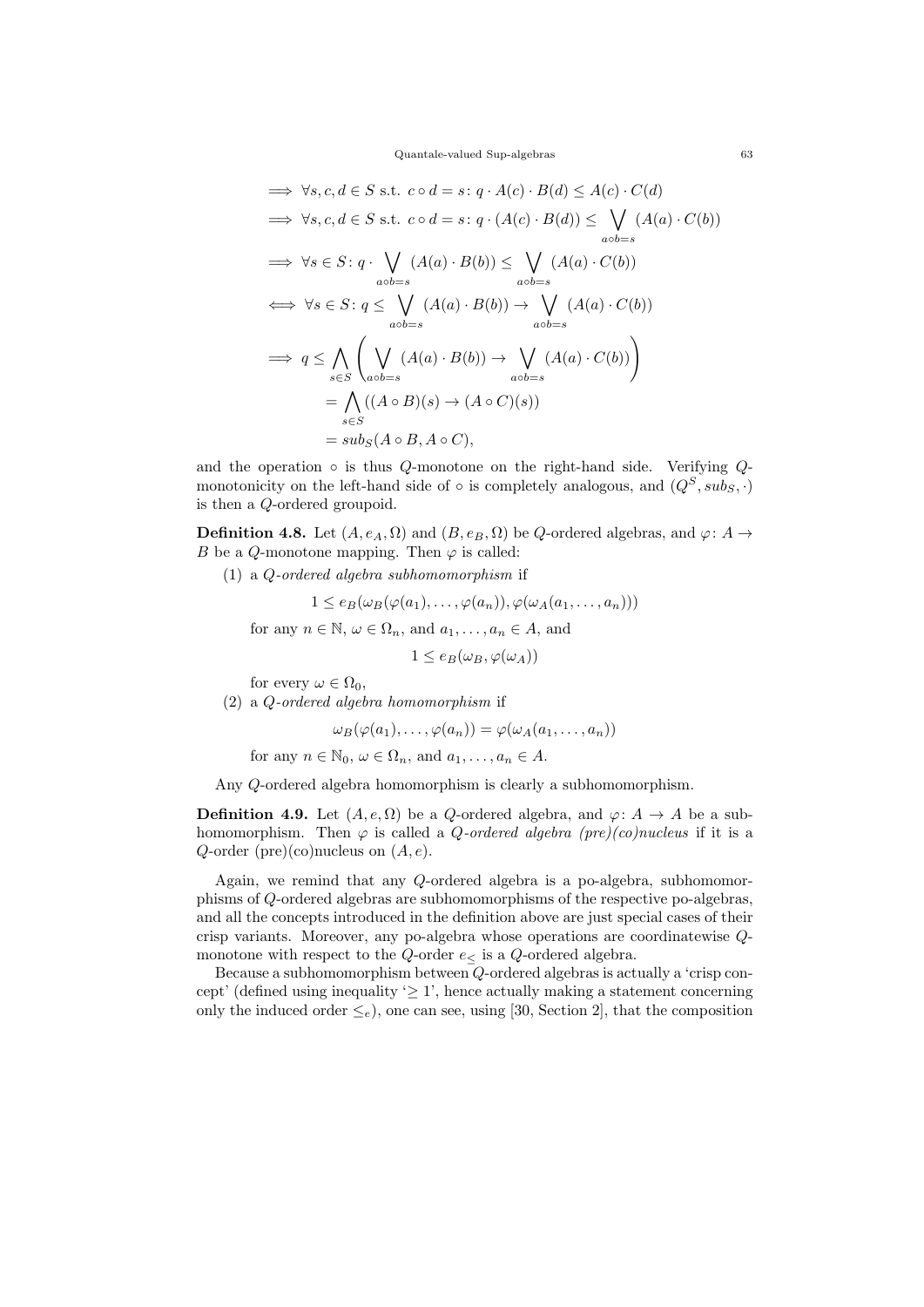of subhomomorphisms is a subhomomorphism, too. For homomorphisms, which are defined by equality, such statement is evident.

4.3. Q-sup-algebras. Now we are able to combine the concepts presented above, and present a sup-algebra analogue with the ordering relation valuated in Q.

**Definition 4.10.** A *Q-sup-algebra of type*  $\Omega$  (shortly, a *Q-sup-algebra*) is a triple  $\mathcal{A} = (A, \Box, \Omega)$  where  $(A, \Box)$  is a Q-sup-lattice,  $(A, \Omega)$  is an  $\Omega$ -algebra, and each operation  $\omega$  is Q-join-preserving in any component, that is,

$$
\omega\left(a_1, \ldots, a_{j-1}, \bigsqcup M, a_{j+1}, \ldots, a_n\right)
$$

$$
= \bigsqcup \omega(a_1, \ldots, a_{j-1}, -, a_{j+1}, \ldots, a_n) \overrightarrow{\varphi}(M)
$$
for any  $n \in \mathbb{N}$ ,  $\omega \in \Omega_n$ ,  $j \in \{1, \ldots, n\}$ ,  $a_1, \ldots, a_n \in A$ , and  $M \in Q^A$ .

Example 4.11. As instances of Q-sup-algebras, we may typically encounter the Q-valued counterparts of the examples of sup-algebras:

- (1)  $Q$ -sup-lattices  $(\Omega = \emptyset)$ ,
- (2)  $Q$ -quantales  $(\Omega = \{\cdot\}),$
- (3) unital *Q*-quantales  $(\Omega = \{\cdot, 1\})$ ,
- (4) modules over a Q-quantale  $A$ ,  $(\Omega = \{a * | a \in A\}),$
- (5) Q-quantale algebras over a Q-quantale  $A(\Omega = \{a * | a \in A\} \cup \{\cdot\}).$

**Example 4.12.** As shown e.g. in [17, Theorem 2.2.43],  $Q^X$  is the free  $Q$ -sup-lattice over a set X. By the procedure analogous to Example 4.7, any  $\Omega$ -algebra A gives rise to a Q-sup-algebra  $Q^A$  with operations defined by

$$
\omega_{Q^A}(A_1,\ldots,A_n)(a)=\bigvee_{\omega_A(a_1,\ldots,a_n)=a}A_1(a_1)\cdot\cdots\cdot A_n(a_n),
$$

given  $n \in \mathbb{N}$ ,  $\omega \in \Omega_n$ ,  $A_1, \ldots, A_n \in Q^A$ ,  $a_1, \ldots, a_n \in A$ .

**Definition 4.13.** Let  $(A, \bigsqcup_A, \Omega)$  and  $(B, \bigsqcup_B, \Omega)$  be  $Q$ -sup algebras, and  $\varphi: A \to B$ be a Q-join-preserving mapping. Then  $\varphi$  is called a  $Q\text{-}sup\text{-}algebra homomorphism$ if

$$
\omega_B(\varphi(a_1),\ldots,\varphi(a_n))=\varphi(\omega_A(a_1,\ldots,a_n))
$$

for any  $n \in \mathbb{N}$ ,  $\omega \in \Omega$ , and  $a_1, \ldots, a_n \in A$ , and

$$
\omega_B = \varphi(\omega_A)
$$

for any  $\omega \in \Omega_0$ .

Due to Proposition 3.7, as preserving Q-joins implies Q-monotonicity, any Qsup-algebra is a Q-ordered algebra, and any homomorphism of Q-sup-algebras is also a homomorphism of Q-ordered algebras.

By Proposition 3.8, any Q-sup-algebra is a sup-algebra, and the same holds for homomorphisms. Conversely, any sup-algebra that is Q-complete, and its operations are coordinatewise Q-monotone, is a Q-sup-algebra.

**Proposition 4.14.** Let  $(A, \bigsqcup_A, \Omega)$  and  $(B, \bigsqcup_B, \Omega)$  be Q-sup algebras, and  $f: A \rightarrow$ B be a homomorphism. Then  $f^*$ :  $B \to A$  is a subhomomorphism.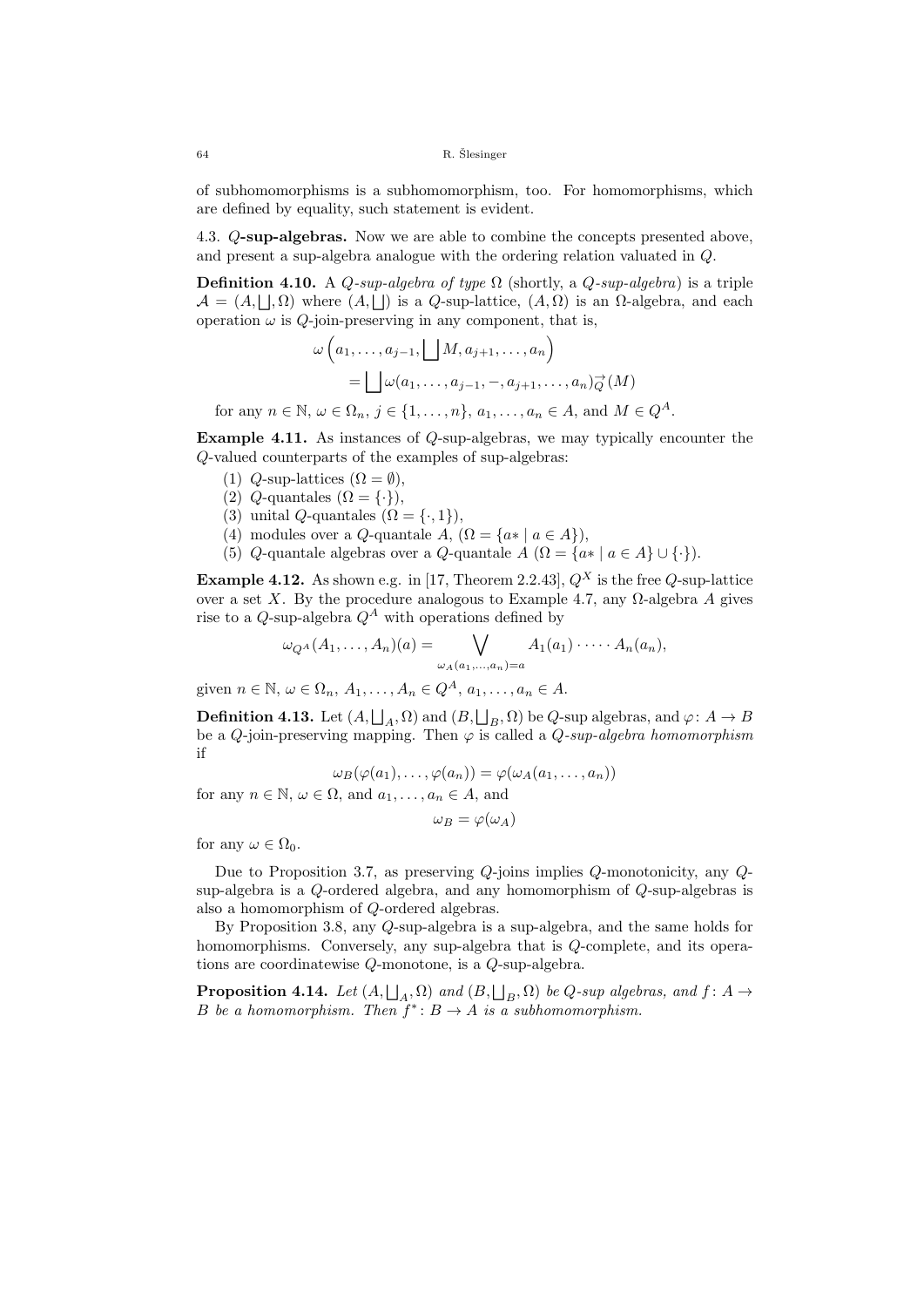*Proof.* By Proposition 3.7,  $f^*$  preserves  $Q$ -meets, so it is  $Q$ -monotone.

Because f is also a homomorphism between the induced sup-algebras  $(A, \mathcal{V}_A, \Omega)$ and  $(B, \bigvee_B, \Omega)$ ,  $f^*$  is a sup-algebra subhomomorphism by [30, Proposition 9].  $\Box$ 

**Proposition 4.15.** Let  $\mathcal{A} = (A, \bigsqcup_A, \Omega)$  and  $\mathcal{B} = (B, \bigsqcup_B, \Omega)$  be Q-sup algebras, and  $f: A \rightarrow B$  be a homomorphism. Then  $f^* \circ f$  is a nucleus on A, and  $f \circ f^*$  is a conucleus on B.

*Proof.* We already know that from Proposition 3.13 that  $j = f^* \circ f$  is a Q-order nucleus, and  $g = f \circ f^*$  is a Q-order conucleus. By the previous proposition,  $f^*$  is a subhomomorphism. Then both  $i$  and  $g$ , being compositions of two subhomomorphisms, are subhomomorphisms, too.

**Proposition 4.16.** If j is a nucleus on a Q-sup-algebra  $(A, \sqcup, \Omega)$ , then

$$
j(\omega(a_1,\ldots,a_n))=j(\omega(a_1,\ldots,a_{i-1},j(a_i),a_{i+1},\ldots,a_n))
$$

for every  $n \in \mathbb{N}$ ,  $\omega \in \Omega_n$ ,  $i \in \{1, \ldots, n\}$ ,  $a_1, \ldots, a_n \in A$ . Consequently,

 $j(\omega(a_1, \ldots, a_n)) = j(\omega(j(a_1), \ldots, j(a_n))).$ 

Proof. Follows from [12, Lemma 2.2.6] because any Q-sup-algebra nucleus is also a sup-algebra nucleus.

For any  $n \in \mathbb{N}$ ,  $\omega \in \Omega_n$ ,  $i \in \{1, \ldots, n\}$ , and  $a_1, \ldots, a_n \in A$ , the mapping  $\overline{\omega}$ :  $A \to A$  given as  $\overline{\omega} = \omega(a_1, \ldots, a_{i-1}, -, a_{i+1}, \ldots, a_n)$  preserves  $Q$ -joins, and it therefore has a right adjoint  $\overline{\omega}^*$ :  $A \to A$ , which then satisfies for any  $a \in A$ ,

$$
e(\overline{\omega}(\overline{\omega}^*(a)),a) \geq 1,
$$
  

$$
e(a,\overline{\omega}^*(\overline{\omega}(a))) \geq 1.
$$

4.4. Quotients of  $Q$ -sup-algebras. A *quantic nucleus* on a quantale  $Q$  is an order nucleus j satisfying  $j(x) \cdot j(y) \leq j(x \cdot y)$  for any  $x, y \in Q$ . The set of fixed points of j,  $Q_i$ , is a quantale with  $x \cdot j y = j(x \cdot y)$ . Given a surjective quantale homomorphism  $f: Q \to R$ , the mapping  $f^* \circ f$  is a quantic nucleus on  $Q$ , and R is isomorphic to  $Q_j$  for  $j = f^*f$ . We will demonstrate an analogous claim for Q-sup-algebras.

**Proposition 4.17.** Let  $\mathcal{A} = (A, \bigsqcup_A, \Omega)$  be a Q-sup-algebra, and  $j: A \to A$  be a nucleus on A. Put  $A_j = \{a \in A \mid j(a) = a\}, \bigsqcup_{A_j} M = j(\bigsqcup_A M')$  for every  $M \in$  $Q^{A_j}, \ \omega_{A_j}(a_1,\ldots,a_n) = j(\omega_A(a_1,\ldots,a_n))$  for every  $n \in \mathbb{N}, \ \omega \in \Omega_n, \ a_1,\ldots,a_n \in$  $A_j$ , and  $\omega_{A_j} = j(\omega_A)$  for any  $\omega \in \Omega_0$ . Then  $(A_j, \bigsqcup_{A_j}, \Omega)$  is a  $Q$ -sup-algebra, and j is a Q-sup-algebra homomorphism from A to  $A_i$ .

*Proof.* (1) By Proposition 3.14,  $A_j$  is a Q-sup-lattice, and j is a Q-sup-lattice homomorphism from A to  $A_j$ . It is also an  $\Omega$ -algebra homomorphism since  $j \circ \omega_A = \omega_{A_j}$  for any  $\omega \in \Omega$ .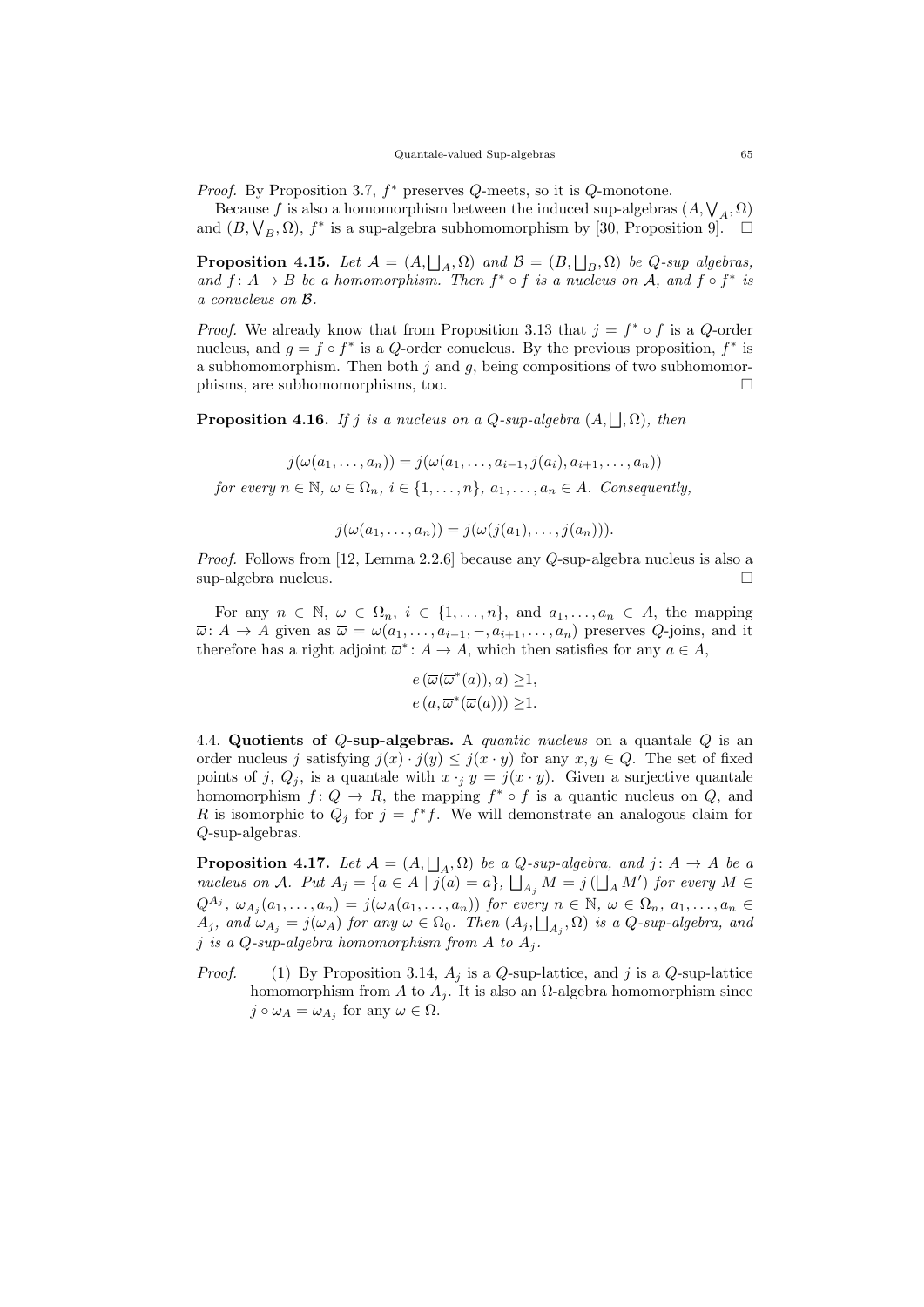(2) We show that every operation  $\omega_{A_i}$  distributes over  $Q$ -joins: take  $n \in \mathbb{N}$ ,  $i \in \{1, \ldots, n\}, \, \omega \in \Omega_n, \, a_1, \ldots, a_n \in A_j, \, \text{and } M \in Q^{A_j}.$  Then

$$
\omega_{A_j}\left(a_1, \ldots, a_{i-1}, \bigsqcup_{A_j} M, a_{i+1}, \ldots, a_n\right)
$$
  
=  $j\left(\omega_A\left(a_1, \ldots, a_{i-1}, \bigsqcup_{A_j} M, a_{i+1}, \ldots, a_n\right)\right)$   
=  $j\left(\omega_A\left(a_1, \ldots, a_{i-1}, j\left(\bigsqcup_{A} M'\right), a_{i+1}, \ldots, a_n\right)\right)$   
=  $j\left(\omega_A\left(a_1, \ldots, a_{i-1}, \bigsqcup_{A} M', a_{i+1}, \ldots, a_n\right)\right)$   
=  $j\left(\bigsqcup_{A} \omega_A(a_1, \ldots, a_{i-1}, -, a_{i+1}, \ldots, a_n)\overrightarrow{q}(M')\right)$   
=  $j\left(\bigsqcup_{A} (\omega_A(a_1, \ldots, a_{i-1}, -, a_{i+1}, \ldots, a_n)|_{A_j})\overrightarrow{q}(M)\right)$   
=  $\bigsqcup_{A_j} j\overrightarrow{q}\left((\omega_A(a_1, \ldots, a_{i-1}, -, a_{i+1}, \ldots, a_n)|_{A_j})\overrightarrow{q}(M)\right)$   
=  $\bigsqcup_{A_j} (j \circ (\omega_A(a_1, \ldots, a_{i-1}, -, a_{i+1}, \ldots, a_n)|_{A_j})\overrightarrow{q}(M)$   
=  $\bigsqcup_{A_j} \omega_{A_j}(a_1, \ldots, a_{i-1}, -, a_{i+1}, \ldots, a_n)\overrightarrow{q}(M).$ 

**Theorem 4.18.** Let  $f: A \rightarrow B$  be a surjective homomorphism of Q-sup-algebras. Then there exists a nucleus j on A such that  $B \cong A_i$ .

 $\Box$ 

*Proof.* By Theorem 3.15,  $B \cong A_j$  as Q-sup-lattices for  $j = f^* \circ f$ . By Proposition 4.15, j is also a Q-ordered algebra nucleus.  $\Box$ 

4.5. Subalgebras of  $Q$ -sup-algebras. On a quantale  $Q$ , a *quantic conucleus* is an order conucleus g satisfying  $g(x) \cdot g(y) \leq g(x \cdot y)$  for any  $x, y \in Q$ . The set  $Q_g$ is a subquantale of  $Q$ , and for any subquantale  $R$  of  $Q$  there exists a conucleus  $g$ on Q such that  $R \cong Q_q$ . Again, we show that an analogous characterization holds for Q-sup-algebras.

**Definition 4.19.** A Q-sup-algebra  $(B, \bigsqcup_B, \Omega)$  is a sub-Q-sup-algebra of a Q-supalgebra  $(A, \bigsqcup_A, \Omega)$  if  $B \subseteq A$ , and the inclusion mapping is a Q-sup-algebra homomorphism.

**Example 4.20.** Let  $(A, \bigsqcup_A, \cdot)$  be a Q-quantale, and consider its subset  $L = \{x \in \mathbb{R}^d : |A| \leq R\}$  $A \mid e_A(a \cdot x, x) \ge 1$  for all  $a \in A$ , the analogue of left-sided elements of a quantale, with the inherited Q-order  $e_L = e_A|_{L \times L}$ . Then for any  $x, y \in L$  and  $a \in A$  we have  $e_A(a \cdot (x \cdot y), (x \cdot y)) = e_A((a \cdot x) \cdot y, x \cdot y) \ge e_A(a \cdot x, x) \ge 1$ , so L is closed under multiplication.

Given  $M \in Q^L$  and  $a \in A$ , we calculate:

$$
e_A\left(a \cdot \bigsqcup_A M', \bigsqcup_A M'\right) = e_A\left(\bigsqcup_A (a \cdot -)_{Q}^{\rightarrow}(M'), \bigsqcup_A M'\right)
$$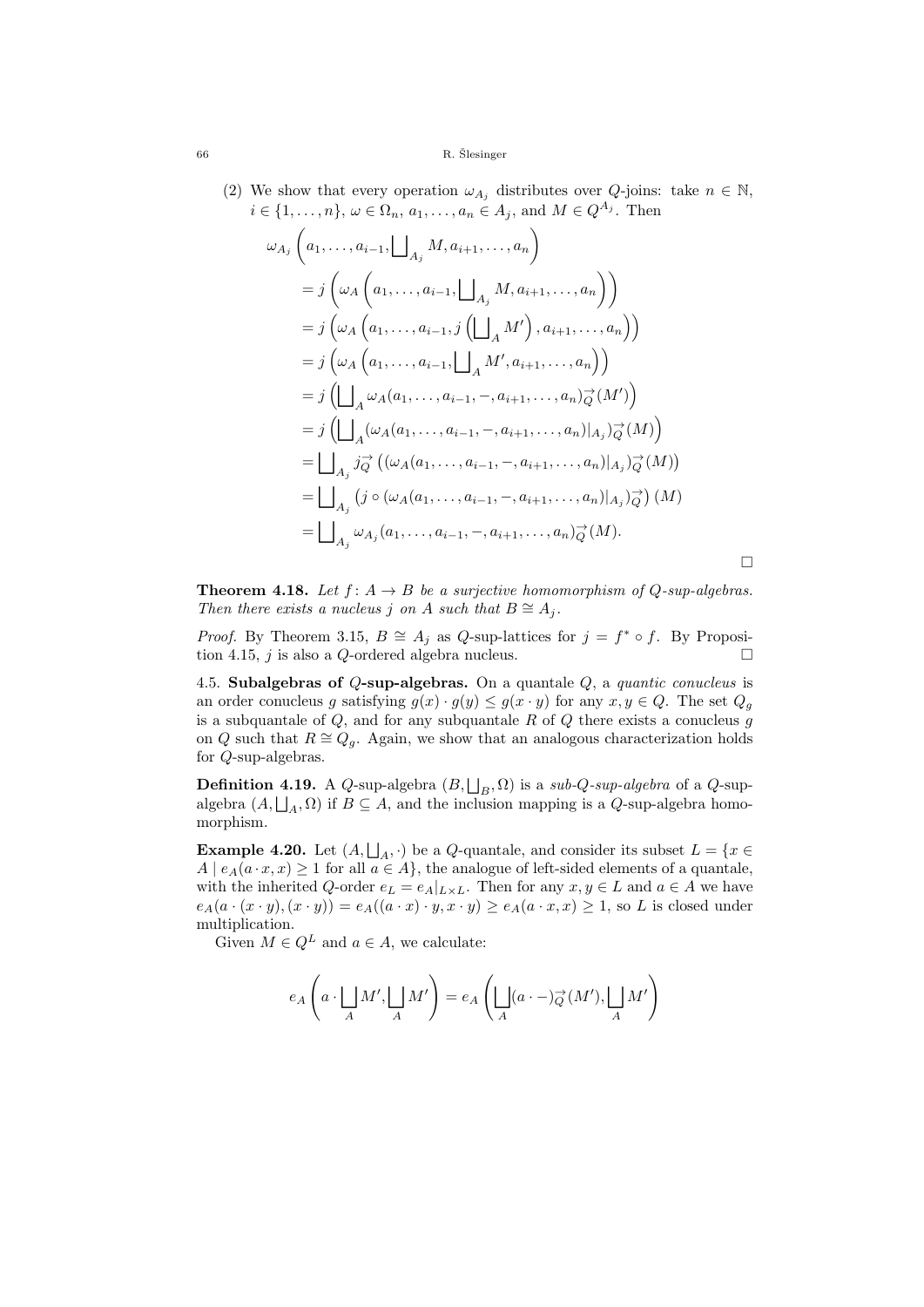Quantale-valued Sup-algebras 67

$$
= \bigwedge_{x \in A} \left( (a \cdot -) \overrightarrow{\phi}(M')(x) \to e_A \left( x, \bigsqcup_M M' \right) \right)
$$
  

$$
= \bigwedge_{x \in A} \left( \bigvee_{\substack{y \in A \\ a \cdot y = x}} (M'(y)) \to e_A \left( x, \bigsqcup_A M' \right) \right)
$$
  

$$
= \bigwedge_{x \in A} \bigwedge_{\substack{y \in A \\ a \cdot y = x}} \left( M'(y) \to e_A \left( x, \bigsqcup_A M' \right) \right)
$$
  

$$
= \bigwedge_{y \in A} \left( M'(y) \to e_A \left( a \cdot y, \bigsqcup_A M' \right) \right).
$$

Since  $e_A(y, \Box_A M') \ge e_A(y, a \cdot y) \cdot e_A(a \cdot y, \Box_A M') \ge 1 \cdot e_A(a \cdot y, \Box_A M') =$  $e_A(a \cdot y, \Box_A M')$  for any  $y \in L$ , and the operation  $\rightarrow$  is monotone in its right argument, we finish with

$$
\bigwedge_{y \in A} \left( M'(y) \to e_A \left( a \cdot y, \bigsqcup_A M' \right) \right) \ge \bigwedge_{y \in A} \left( M'(y) \to e_A \left( y, \bigsqcup_A M' \right) \right)
$$
  
=  $e_A \left( \bigsqcup_A M', \bigsqcup_A M' \right) \ge 1.$ 

L is thus closed under Q-joins in A, and for  $M \in Q^L$  we can define  $\bigsqcup_L M = \bigsqcup_A M'$ . Then  $(L, \bigsqcup_L, \cdot)$  is a sub-Q-quantale of  $(A, \bigsqcup_A, \cdot)$ .

**Proposition 4.21.** Let  $\mathcal{A} = (A, \bigsqcup_A, \Omega)$  be a Q-sup-algebra, and  $g: A \rightarrow A$  be a conucleus on A. Then  $(A_g, \bigsqcup_A |_{A_g}, \Omega)$  where  $A_g = \{a \in A \mid g(a) = a\}$  is a sub-Q-sup-algebra of A.

- *Proof.* (1) From Proposition 3.17 we know that  $(A_g, \Box_A | A_g)$  is a sub-Q-suplattice of  $(A, \bigsqcup_A)$ .
	- (2) Since g is also a conucleus on the induced sup-algebra  $(A, \vee, \Omega)$ , we have  $\omega_A(a_1,\ldots,a_n)=g(\omega_A(a_1,\ldots,a_n))$  for any  $n\in\mathbb{N}, \omega\in\Omega_n$ , and  $a_1,\ldots,a_n\in\mathbb{N}$  $A_q$  by [30, Lemma 29].

$$
\Box
$$

**Theorem 4.22.** Let  $(A, \bigsqcup_A, \Omega)$  and  $(B, \bigsqcup_B, \Omega)$  be Q-sup-algebras, and let  $f: A \rightarrow$ B be an injective homomorphism. Then there exists a conucleus  $g: B \to B$  such that  $A \cong B_q$ .

*Proof.* By Theorem 3.18,  $A \cong B_g$  as Q-sup-lattices for  $g = f \circ f^*$ . By Proposition 4.15,  $g$  is also a  $Q$ -ordered-algebra conucleus. As  $f$  already is a homomorphism, the statement follows.  $\Box$ 

As a special case of the results presented in this section, considering Q-quantales, we get those of [33]. We also note that a many-sorted variant of the above could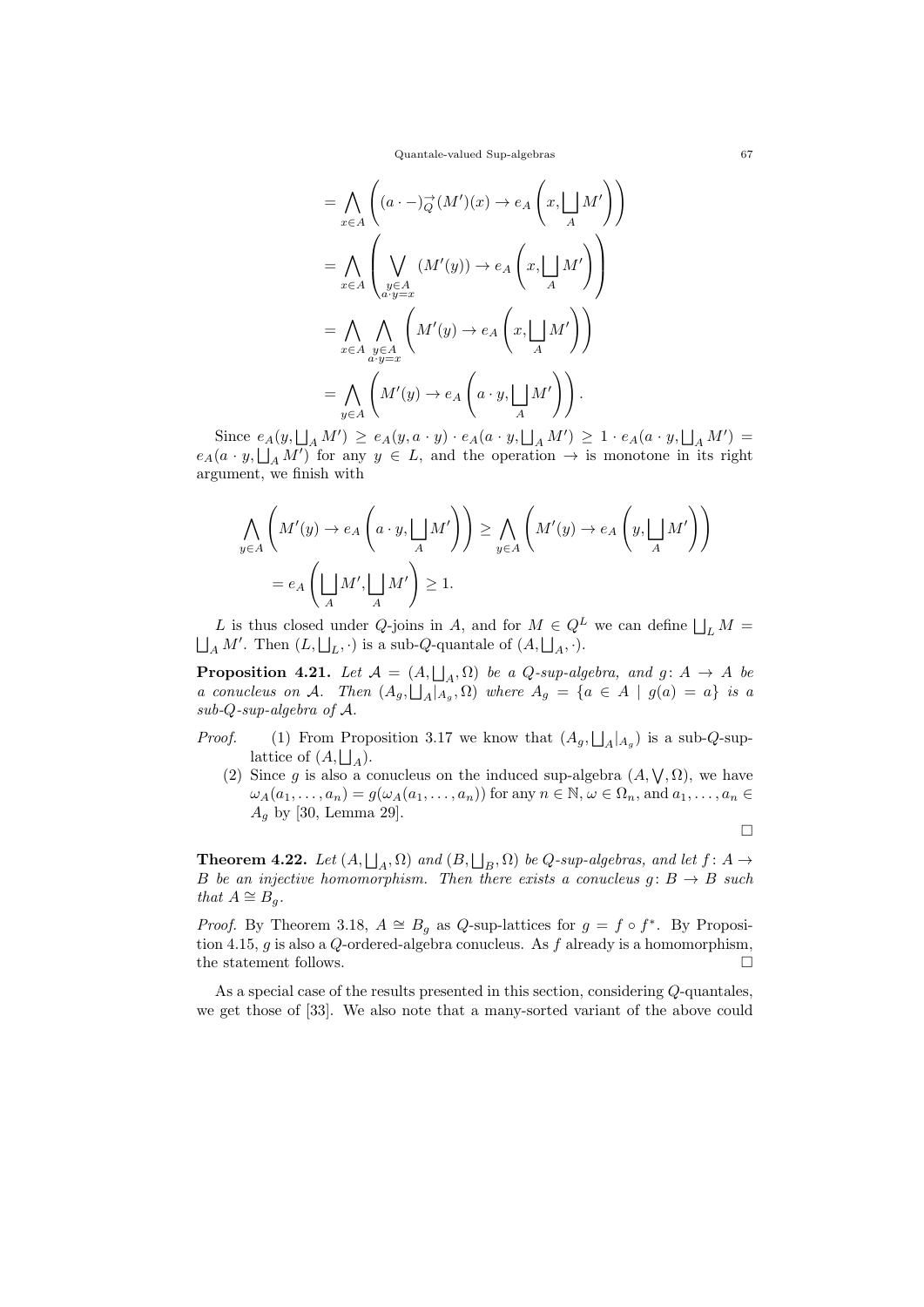be considered, like it has been done for sup-algebras in the recent article [32]. For the sake of conciseness, we will not pursue that direction in this paper.

4.6. Category Isomorphism to Algebras Among Quantale Modules. We now return back to the category isomorphism theorem for Q-sup-lattices and Qmodules due to S. A. Solovyov [20]. In the same paper, its extension to Q-quantales (semigroups in Q-Sup) and Q-algebras (semigroups in Q-Mod) was presented, which was also proved independently in [23].

One can immediately notice that the transition between Q-quantales and quantale algebras only takes place between the Q-order and Q-module part of the structure, leaving multiplication intact. A similar isomorphism thus exists when any operation is considered, and we can therefore add one for the category of Q-supalgebras.

By Q-module-algebra of type  $\Omega$  (shortly, Q-module-algebra) we will denote the structure  $\mathcal{A} = (A, \bigvee, \ast, \Omega)$  where  $(A, \bigvee, \ast)$  is a Q-module,  $(A, \Omega)$  is an  $\Omega$ -algebra, and each operation  $\omega$  is a Q-module homomorphism in any component, that is,

$$
\omega\left(a_1, \ldots, a_{j-1}, \bigvee B, a_{j+1}, \ldots, a_n\right)
$$
  
=  $\bigvee \{\omega(a_1, \ldots, a_{j-1}, b, a_{j+1}, \ldots, a_n) \mid b \in B\},\$   

$$
\omega(a_1, \ldots, a_{j-1}, q * b, a_{j+1}, \ldots, a_n)
$$
  
=  $q * \omega(a_1, \ldots, a_{j-1}, b, a_{j+1}, \ldots, a_n)$ 

for any  $n \in \mathbb{N}, \omega \in \Omega_n, j \in \{1, \ldots, n\}, a_1, \ldots, a_n, b \in A$ , and  $B \subseteq A$ .

A mapping  $\varphi: A \to B$  from a *Q*-module-algebra  $(A, \vee, \ast, \Omega)$  to a *Q*-modulealgebra  $(B, \vee, \ast, \Omega)$  is called a *Q*-module-algebra homomorphism if it is both a Q-module homomorphism and an Ω-algebra homomorphism.

For a given quantale Q and a type  $\Omega$ , let  $Q$ -**Sup-** $\Omega$ -**Alg** denote the category of  $Q$ sup-algebras of type  $\Omega$  with Q-sup-algebra homomorphisms, and  $Q\text{-Mod-}\Omega\text{-Alg}$ the category of Q-module-algebras of type  $\Omega$  with Q-module-algebra homomorphisms.

Proposition 4.23. There exists a functor

$$
F: Q\text{-}\textit{Mod-}\Omega\text{-}\textit{Alg} \to Q\text{-}\textit{Sup-}\Omega\text{-}\textit{Alg}
$$

defined by

$$
F\left(\left(A,\bigvee,*,\Omega\right)\xrightarrow{\varphi}\left(B,\bigvee,*,\Omega\right)\right)=\left(A,\bigsqcup_A,\Omega\right)\xrightarrow{\varphi}\left(B,\bigsqcup_B,\Omega\right)
$$

where the mappings  $e$  and  $\Box$  are obtained as in Proposition 3.10.

*Proof.* By Proposition 3.10, F acts as a functor from  $Q$ -Mod to  $Q$ -Sup. Similarly to [20, Proposition 33], we only need to show that  $F$  acts correctly with respect to the operations. Let  $n \in \mathbb{N}$ ,  $\omega \in \Omega_n$ ,  $i \in \{1, \ldots, n\}$  and  $a_1, \ldots, a_n \in A$  be arbitrary. Then, by Proposition 3.5, the definition of the forward power set operator, and straightforward calculation,

$$
e\left(\bigsqcup \omega(a_1,\ldots,a_{i-1},-,a_{i+1},\ldots,a_n)\overrightarrow{Q}(M),b\right)
$$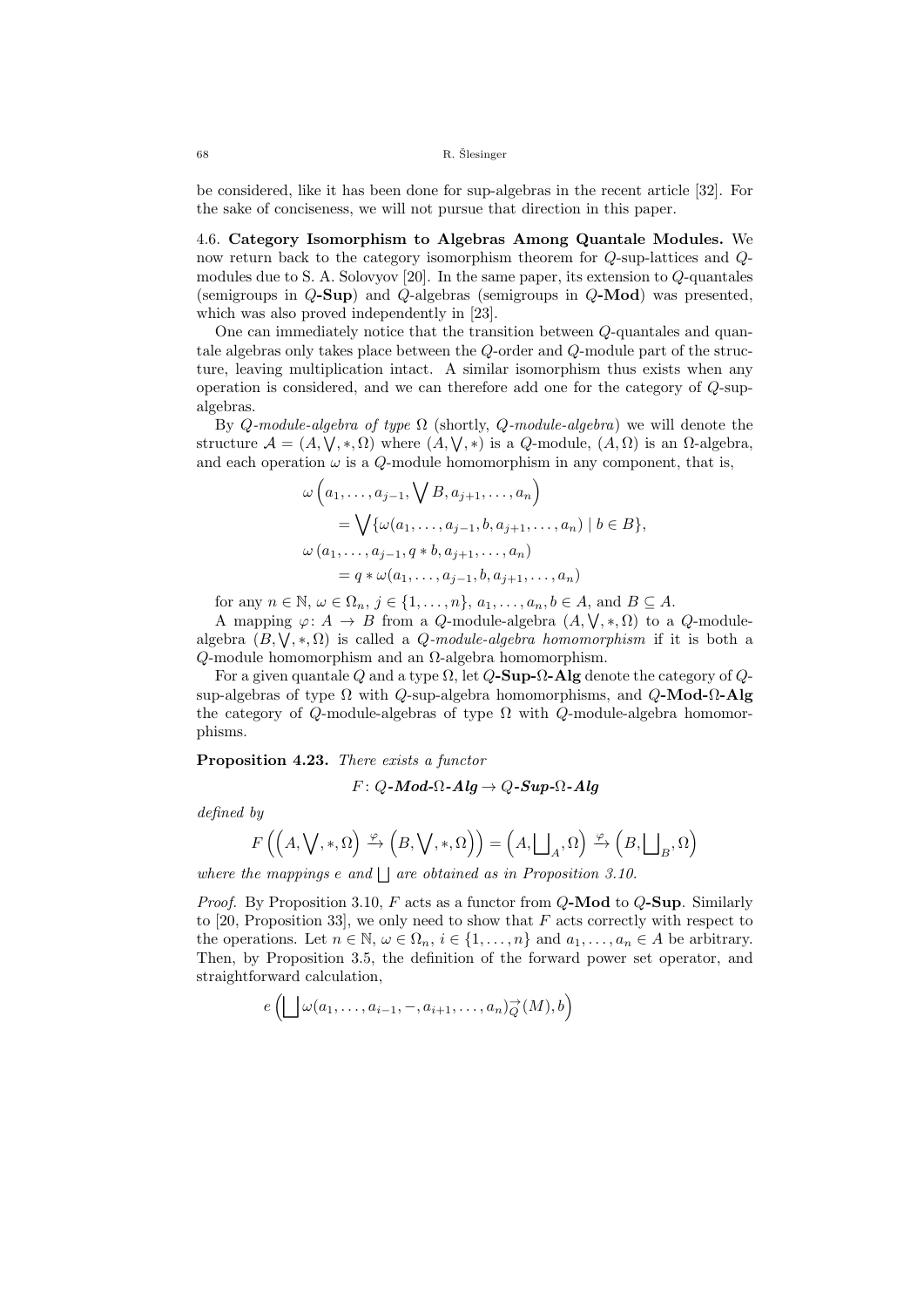Quantale-valued Sup-algebras 69

$$
= \bigwedge_{c \in A} (\omega(a_1, ..., a_{i-1}, -, a_{i+1}, ..., a_n) \overrightarrow{\phi}(M)(c) \rightarrow e(c, b))
$$
\n
$$
= \bigwedge_{c \in A} \left( \bigvee_{\omega(a_1, ..., a_{i-1}, d, a_{i+1}, ..., a_n) = c} M(d) \right) \rightarrow (c \rightarrow_Q b)
$$
\n
$$
= \bigwedge_{c \in A} \bigwedge_{\omega(a_1, ..., a_{i-1}, d, a_{i+1}, ..., a_n) = c} (M(d) \rightarrow (c \rightarrow_Q b))
$$
\n
$$
= \bigwedge_{c \in A} \bigwedge_{\omega(a_1, ..., a_{i-1}, d, a_{i+1}, ..., a_n) = c} (M(d) \rightarrow (c \rightarrow_Q b))
$$
\n
$$
= \bigwedge_{d \in A} (M(d) \rightarrow (\omega(a_1, ..., a_{i-1}, d, a_{i+1}, ..., a_n) \rightarrow_Q b))
$$
\n
$$
= \bigwedge_{d \in A} ((M(d) \rightarrow (\omega(a_1, ..., a_{i-1}, d, a_{i+1}, ..., a_n) \rightarrow_Q b))
$$
\n
$$
= \bigwedge_{d \in A} ((\omega(a_1, ..., a_{i-1}, M(d) * d, a_{i+1}, ..., a_n) \rightarrow_Q b)
$$
\n
$$
= \bigwedge_{d \in A} (\omega(a_1, ..., a_{i-1}, M(d) * d, a_{i+1}, ..., a_n) \rightarrow_Q b
$$
\n
$$
= \bigwedge_{d \in A} (\omega(a_1, ..., a_{i-1}, M(d) * d, a_{i+1}, ..., a_n) \rightarrow_Q b
$$
\n
$$
= \omega \left(a_1, ..., a_{i-1}, \bigcup_{d \in A} (M(d) * d), a_{i+1}, ..., a_n \right) \rightarrow_Q b
$$
\n
$$
= e \left( \omega \left(a_1, ..., a_{i-1}, \bigcup_{d \in A} M, a_{i+1}, ..., a_n \right), b \right),
$$

which implies that all the operations are  $Q\text{-}\mathrm{sup}\text{-}\mathrm{lattice}$  homomorphisms in any coordinate.  $\hfill\Box$ ordinate.  $\Box$ 

Proposition 4.24. There exists a functor

$$
G: Q\text{-}Sup\text{-}\Omega\text{-}Alg \to Q\text{-}Mod\text{-}\Omega\text{-}Alg,
$$

$$
G\left(\left(A, \bigsqcup_{A} \Omega\right) \xrightarrow{\varphi} \left(B, \bigsqcup_{B} \Omega\right)\right) = \left(A, \bigvee, \Omega, *\right) \xrightarrow{\varphi} \left(B, \bigvee, \Omega, *\right)
$$

where  $\leq$ ,  $\vee$  and  $*$  are obtained as in Proposition 3.11.

*Proof.* By Proposition 3.11,  $G$  acts as a functor from  $Q$ -Sup to  $Q$ -Mod. Again, like in  $[20,$  Proposition 34], we only have to check that  $G$  is correct for the operations.

First, let us recall the notation used in the previous section: for every  $q \in Q$  and  $S \subseteq A$  define a  $Q\text{-subset}$  of  $A$  by

$$
M_S^q(a) = \begin{cases} q, & x \in S, \\ \perp & \text{otherwise.} \end{cases}
$$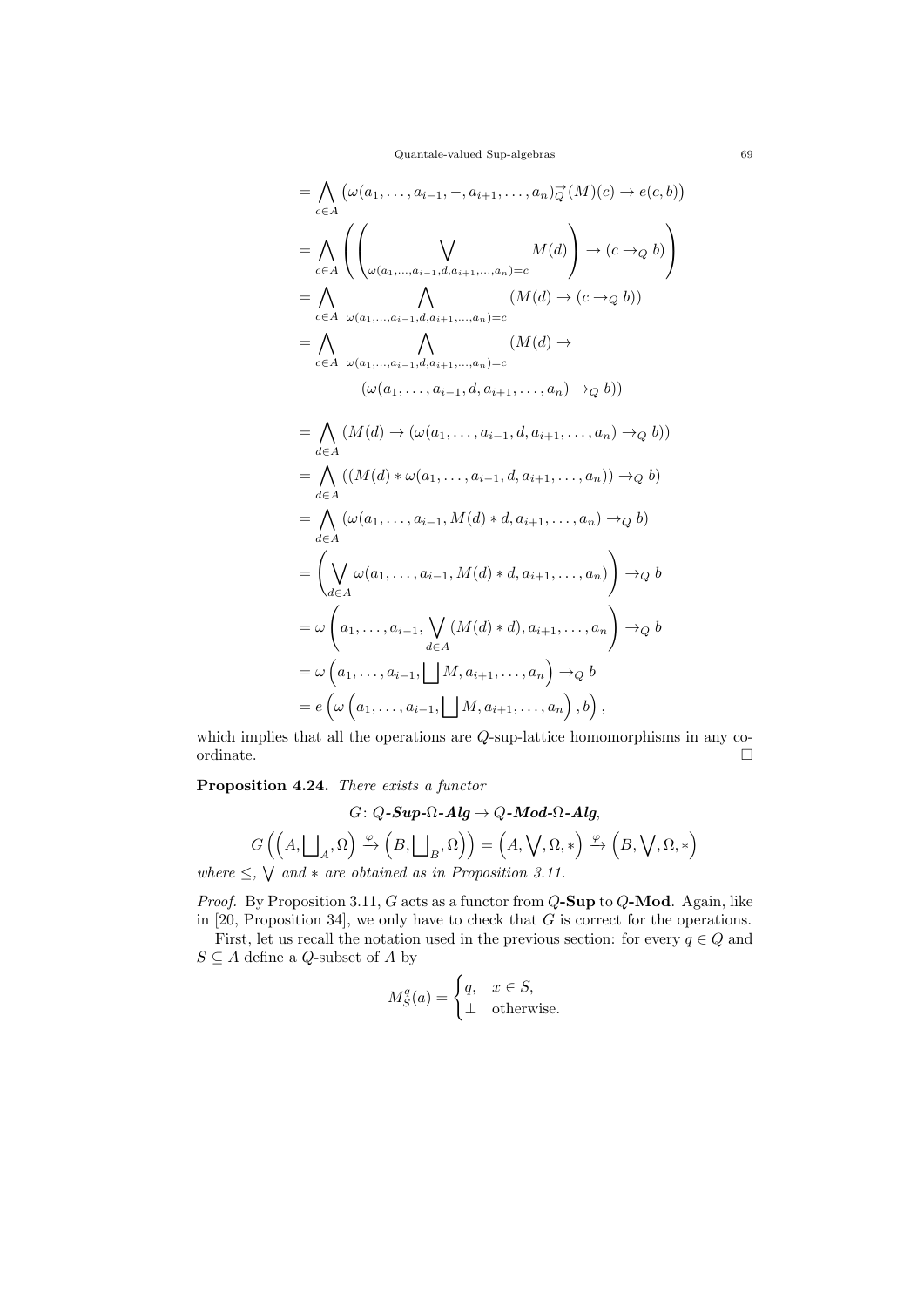Let  $n \in \mathbb{N}$ ,  $\omega \in \Omega_n$ , and  $i \in \{1, \ldots, n\}$ .

First we show that operations preserve joins in any coordinate. Notice that for  $S \subseteq A$  and  $a_1, \ldots, a_n \in A$ ,

$$
\omega(a_1, \ldots, a_{i-1}, \bigvee S, a_{i+1}, \ldots, a_n)
$$
  
= 
$$
\omega(a_1, \ldots, a_{i-1}, \bigsqcup M_S^1, a_{i+1}, \ldots, a_n)
$$
  
= 
$$
\bigsqcup \omega(a_1, \ldots, a_{i-1}, -, a_{i+1}, \ldots, a_n) \overrightarrow{\phi}(M_S^1).
$$

We also have  $\bigvee_{s \in S} \omega(a_1, \ldots, a_{i-1}, s, a_{i+1}, \ldots, a_n) = \bigsqcup M_T^1$ , where T stands for the set  $\{\omega(a_1, \ldots, a_{i-1}, s, a_{i+1}, \ldots, a_n) \mid s \in S\}.$ 

For every  $b \in A$  we can calculate

$$
e\left(\bigsqcup_{\omega}(a_{1},...,a_{i-1},-,a_{i+1},...,a_{n})_{Q}^{-}(M_{S}^{1}),b\right)
$$
\n
$$
=\bigwedge_{c\in A}\left(\omega(a_{1},...,a_{i-1},-,a_{i+1},...,a_{n})_{Q}^{-}(M_{S}^{1})(c)\to e(c,b)\right)
$$
\n
$$
=\bigwedge_{c\in A}\left(\left(\bigvee_{\omega(a_{1},...,a_{i-1},d,a_{i+1},...,a_{n})=c}M_{S}^{1}(d)\right)\to e(c,b)\right)
$$
\n
$$
=\bigwedge_{c\in A}\bigwedge_{\omega(a_{1},...,a_{i-1},d,a_{i+1},...,a_{n})=c}\left(M_{S}^{1}(d)\to e(c,b)\right)
$$
\n
$$
=\bigwedge_{d\in A}\left(M_{S}^{1}(d)\to e(\omega(a_{1},...,a_{i-1},d,a_{i+1},...,a_{n}),b)\right)
$$
\n
$$
=\bigwedge_{s\in S}(1\to e(\omega(a_{1},...,a_{i-1},s,a_{i+1},...,a_{n}),b))
$$
\n
$$
=\bigwedge_{s\in S}e(\omega(a_{1},...,a_{i-1},s,a_{i+1},...,a_{n}),b).
$$

On the other hand,

$$
e\left(\bigsqcup M_T^1, b\right) = \bigwedge_{c \in A} \left(M_T^1(c) \to e(c, b)\right)
$$
  
= 
$$
\bigwedge_{s \in S} \left(1 \to e(\omega(a_1, \dots, a_{i-1}, s, a_{i+1}, \dots, a_n), b)\right)
$$
  
= 
$$
\bigwedge_{s \in S} e(\omega(a_1, \dots, a_{i-1}, s, a_{i+1}, \dots, a_n), b).
$$

Combining the above calculations, we get for any  $b \in A$ 

$$
e\left(\bigsqcup \omega(a_1,\ldots,a_{i-1},-,a_{i+1},\ldots,a_n)\overrightarrow{Q}(M_S^1),b\right)=e\left(\bigsqcup M_T^1,b\right),
$$

therefore, using condition (E),  $\bigcup \omega(a_1, \ldots, a_{i-1}, -, a_{i+1}, \ldots, a_n)$   $\overrightarrow{Q}(M_S^1) = \bigcup M_T^1$ , which yields

$$
\omega(a_1, ..., a_{i-1}, \bigvee S, a_{i+1}, ..., a_n) = \bigvee_{s \in S} \omega(a_1, ..., a_{i-1}, s, a_{i+1}, ..., a_n).
$$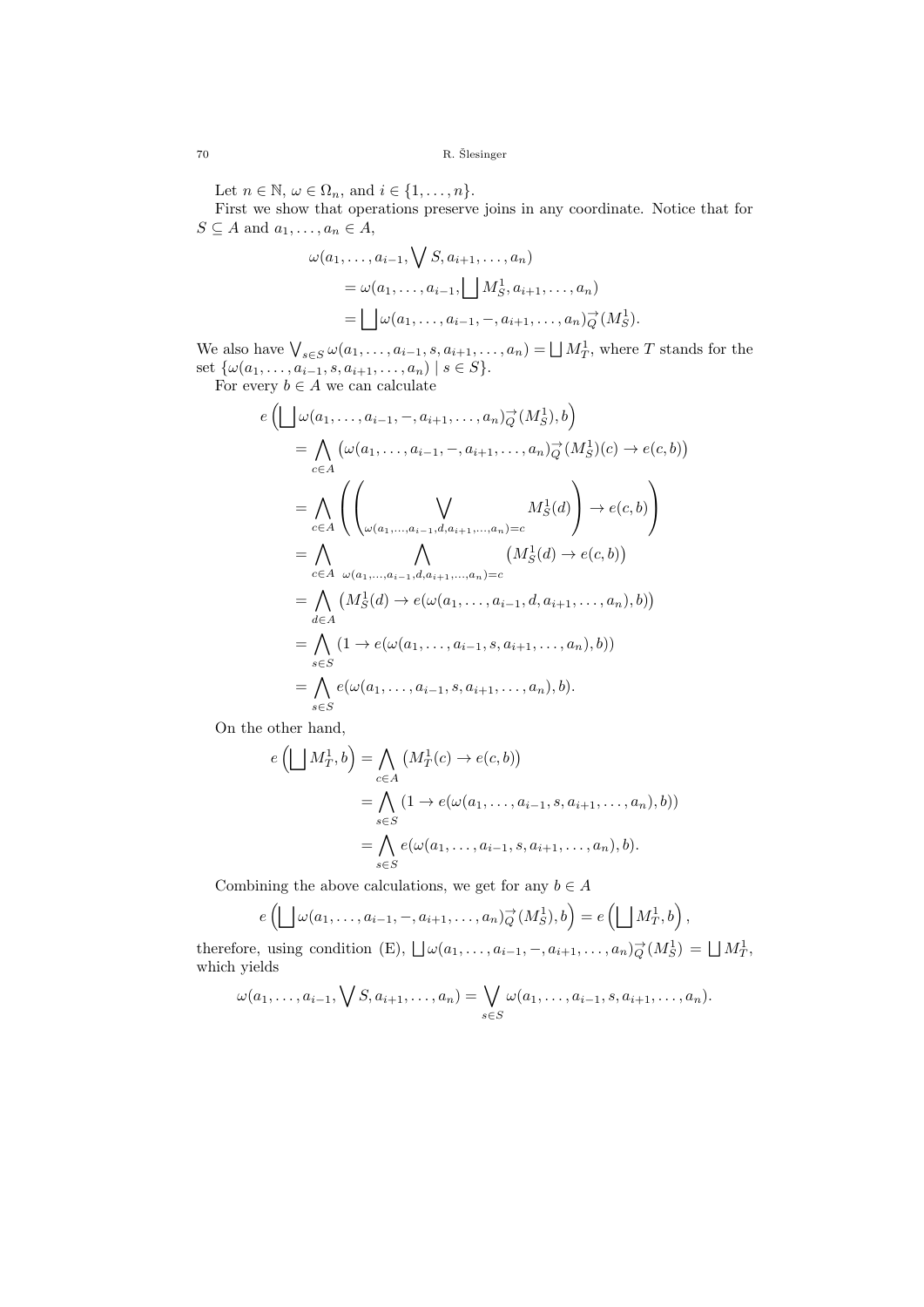Now we verify that the operations preserve the quantale action. Notice that given  $q \in Q$  and  $a_1, \ldots, a_n \in A$ ,

$$
q * \omega(a_1, \ldots, a_n) = \bigsqcup M_{\omega(a_1, \ldots, a_n)}^q,
$$

and for any  $i \in \{1, \ldots, n\},\$ 

$$
\omega(a_1, \dots, a_{i-1}, q \ast a_i, a_{i+1}, \dots, a_n)
$$
  
= 
$$
\omega(a_1, \dots, a_{i-1}, \bigsqcup M_{a_i}^q, a_{i+1}, \dots, a_n)
$$
  
= 
$$
\bigsqcup \omega(a_1, \dots, a_{i-1}, -, a_{i+1}, \dots, a_n) \overrightarrow{Q}(M_{a_i}^q).
$$

Then for every  $b \in A$  we have

$$
e\left(\bigsqcup_{\omega}(a_{1},...,a_{i-1},-,a_{i+1},...,a_{n})_{Q}^{-}(M_{a_{i}}^{q}),b\right)
$$
\n
$$
=\bigwedge_{c\in A}\left(\omega(a_{1},...,a_{i-1},-,a_{i+1},...,a_{n})_{Q}^{-}(M_{a_{i}}^{q})(c)\to e(c,b)\right)
$$
\n
$$
=\bigwedge_{c\in A}\left(\left(\bigvee_{\omega(a_{1},...,a_{i-1},d,a_{i+1},...,a_{n})=c}M_{a_{i}}^{q}(d)\right)\to e(c,b)\right)
$$
\n
$$
=\bigwedge_{c\in A}\bigwedge_{\omega(a_{1},...,a_{i-1},d,a_{i+1},...,a_{n})=c}\left(M_{a_{i}}^{q}(d)\to e(c,b)\right)
$$
\n
$$
=\bigwedge_{d\in A}\left(M_{a_{i}}^{q}(d)\to e(\omega(a_{1},...,a_{i-1},d,a_{i+1},...,a_{n}),b)\right)
$$
\n
$$
=q\to e(\omega(a_{1},...,a_{i-1},a_{i},a_{i+1},...,a_{n}),b).
$$

On the other hand, we get that

$$
e\left(\bigsqcup M^q_{\omega(a_1,\dots,a_n)},b\right) = \bigwedge_{c \in A} \left(M^q_{\omega(a_1,\dots,a_n)}(c) \to e(c,b)\right)
$$

$$
=q \to e\left(\omega(a_1,\dots,a_n),b\right).
$$

From the above it follows that, for all  $b \in A$ ,

$$
e\left(\bigsqcup \omega(a_1,\ldots,a_{i-1},-,a_{i+1},\ldots,a_n)\overrightarrow{Q}(M_{a_i}^q),b\right)=e\left(\bigsqcup M_{\omega(a_1,\ldots,a_n)}^q,b\right),
$$

which gives us

$$
\bigsqcup \omega(a_1,\ldots,a_{i-1},-,a_{i+1},\ldots,a_n)_{Q}^{\rightarrow}(M_{a_i}^q) = \bigsqcup M_{\omega(a_1,\ldots,a_n)}^q
$$

by condition (E), and this yields

$$
\omega(a_1, ..., a_{i-1}, q * a_i, a_{i+1}, ..., a_n) = q * \omega(a_1, ..., a_{i-1}, a_i, a_{i+1}, ..., a_n).
$$

**Theorem 4.25.**  $G \circ F = \text{Id}_{Q\text{-Mod}\Omega\text{-}Alg}$ , and  $F \circ G = \text{Id}_{Q\text{-}Sup\text{-}\Omega\text{-}Alg}$ , i.e., the two categories Q-Mod- $\Omega$ -Alg and Q-Sup- $\Omega$ -Alg are isomorphic.

*Proof.* Follows from Theorem 3.12 and Propositions 4.23, 4.24.  $\Box$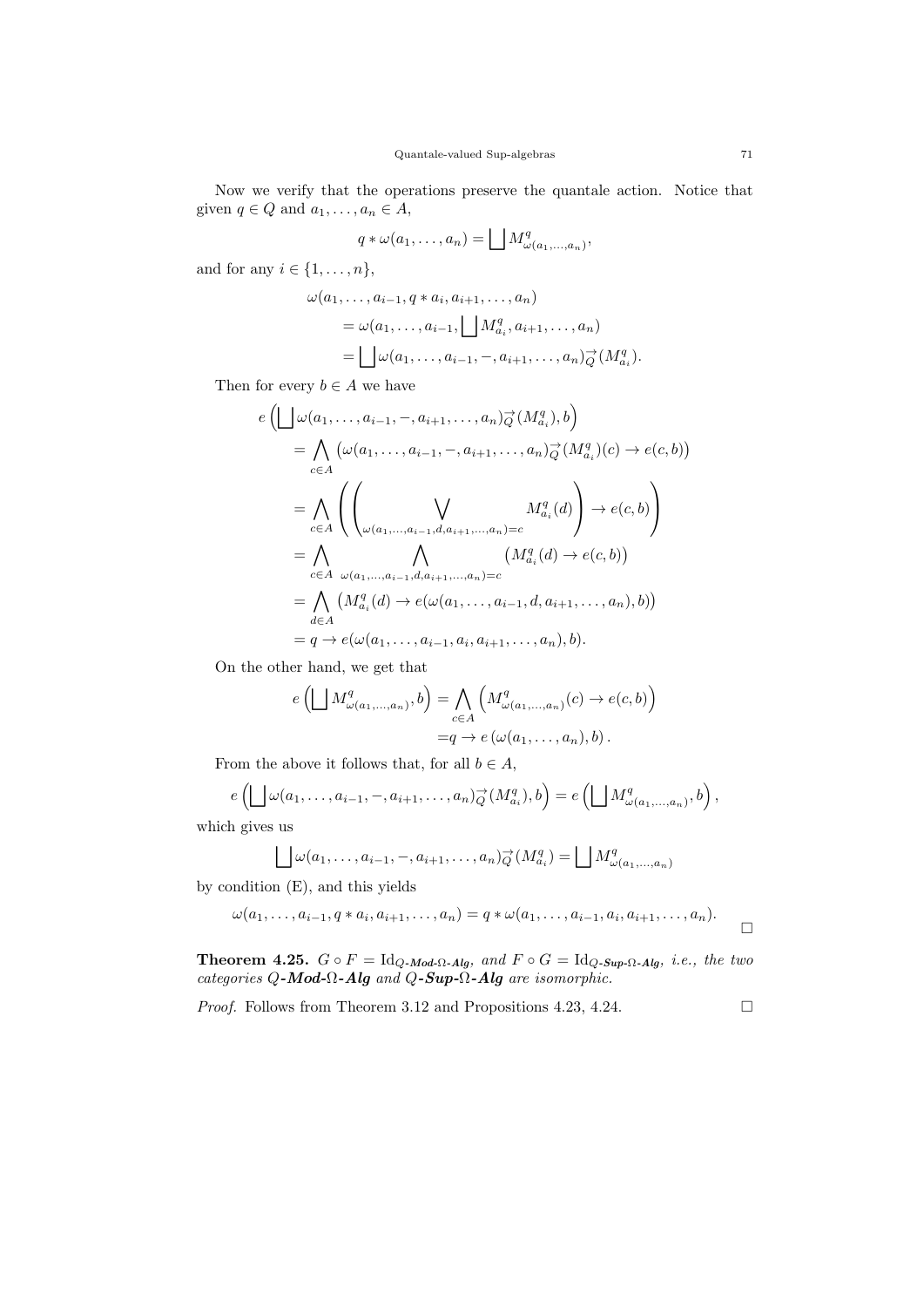### 5. Conclusion

Following existing research of algebraic structures based on sup-lattices enabled us to introduce general algebras in the category  $Q-Sup$  (" $Q$ -sup-algebras") for which a few basic results have been obtained. Q-sup-algebras appear to provide a perspective area for future work as it should be possible to follow current research on sup-algebras, and to investigate concepts like representation [30], general forms of projectivity [11], injectivity with respect to subhomomorphisms [31], or the manysorted variants [12, 32].

Acknowledgements. The research was supported by the bilateral project "New Perspectives on Residuated Posets" financed by the Austrian Science Fund: project I 1923-N25 and the Czech Science Foundation: project 15-34697L, and by grant  $MUNI/A/1103/2016$  of Masaryk University. The author would like to thank the referees for the numerous comments and additional references that helped to improve the presentation of the topic in this paper.

#### **REFERENCES**

- [1] R. Bělohlávek, Fuzzy Relational Systems: Foundations and Principles, volume 20 of IFSR International Series on Systems Science and Engineering, Springer US, New York, 2002.
- [2] R. Bělohlávek and V. Vychodil, Fuzzy Equational Logic, volume 186 of Studies in Fuzziness and Soft Computing, Springer-Verlag Berlin Heidelberg, 2005.
- [3] F. Borceux, Handbook of Categorical Algebra: Volume 1, Basic Category Theory, Encyclopedia of Mathematics and its Applications, Cambridge University Press, 2008.
- [4] S. Burris and H. P. Sankappanavar, A Course in Universal Algebra, Springer Verlag, New York, 2012.
- [5] L. Fan, A new approach to quantitative domain theory, Electronic Notes in Theoretical Computer Science, 45 (2001), 77–87.
- [6] A. Joyal and M. Tierney, An Extension of the Galois Theory of Grothendieck, American Mathematical Society, Providence, Rhodes Island, USA, 1984.
- [7] D. Kruml and J. Paseka, Algebraic and categorical aspects of quantales, In Handbook of Algebra, North-Holland, 5 (2008), 323–362.
- [8] J. Lu, K. Wang and B. Zhao, K-flat projective fuzzy quantales, Iranian Journal of Fuzzy Systems, 14(5) (2017), 65-81.
- [9] J. Paseka, Quantale Modules, Habilitation thesis, Masaryk University, 1999.
- [10] J. Paseka, A note on nuclei of quantale modules, Cahiers de Topologie et Géométrie Différentielle Catégoriques, 43 (2002), 19–34.
- [11] J. Paseka. Projective sup-algebras: a general view, Topology and its Applications, 155(4) (2008), 308–317.
- [12] P. Resende, *Tropological Systems and Observational Logic in Concurrency and Specification*, PhD thesis, IST, Universidade Técnica de Lisboa, 1998.
- [13] S. E. Rodabough, Powerset operator foundations for poslat fuzzy set theories and topologies, In Mathematics of Fuzzy Sets. The Handbooks of Fuzzy Sets Series, Springer, 3 (1999), 91–116.
- [14] K. I. Rosenthal, *Quantales and Their Applications*, Pitman Research Notes in Mathematics, Longman Scientific & Technical, New York, 1990.
- [15] C. Russo, Quantale modules, with applications to logic and image processing, Available from http://arxiv.org/abs/0909.4493.
- [16] R. Slesinger, On some basic constructions in categories of quantale-valued sup-lattices, Mathematics for Applications,  $5(1)$  (2016), 39–53.
- [17] R. Šlesinger, *Triads in Ordered Sets*, PhD thesis, Masaryk University, 2016.